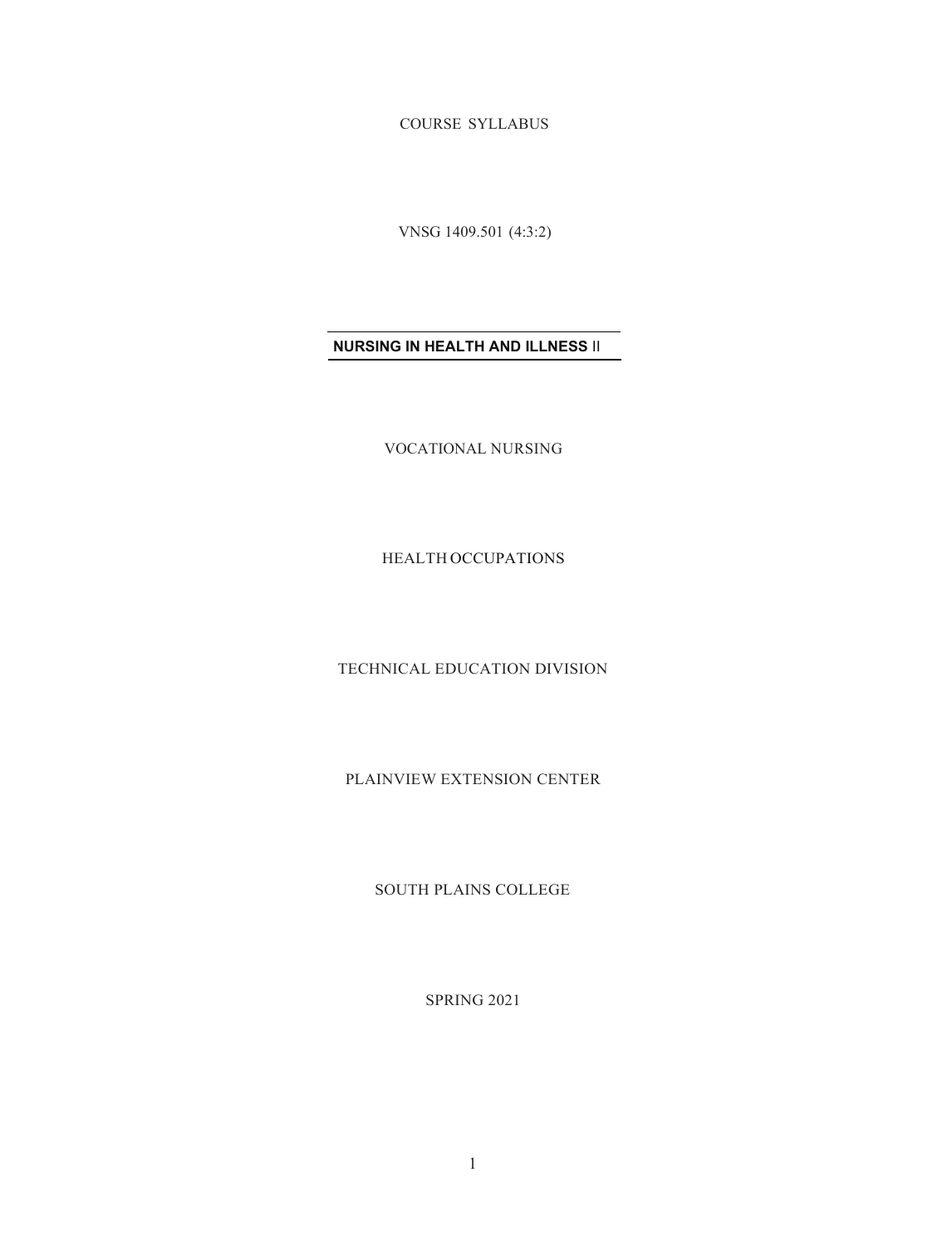## **PLAINVIEW COURSE SYLLABUS Spring 2021**

| <b>COURSE TITLE:</b>                     |                                      | VNSG 1409 - Nursing in Health and Illness II                                                       |
|------------------------------------------|--------------------------------------|----------------------------------------------------------------------------------------------------|
| <b>INSTRUCTORS:</b>                      | Suzanne Griffin, AAS, ADN, RN        |                                                                                                    |
| <b>OFFICE LOCATION</b><br>& PHONE/E-MAIL | Plainview Center - PC 104<br>Griffin | PC 104F 806-296-9611 X4405 /sgriffin@southplainscollege.edu                                        |
| <b>OFFICE HOURS</b>                      | MT<br><b>WTRF</b>                    | 0800-0900 and 1300-1600<br>By Appointment<br>SOUTH H PLAINS COLLEGE IMP ROVES EACH STU DENT'S LIFE |

## **C COURSE DESCRIPTION:**

This course is an introduction to the health problems requiring medical and surgical interventions. The course of study will include the application of the nursing process to the care of adult patients experiencing medicalsurgical conditions in the health-illness continuum. The fundamentals of medications and their diagnostic, therapeutic and curative effects will be emphasized. Modifications of diets for disease conditions will also be reviewed.

•••••••••••••••••••••••••••••••••••••••••••••••••••••••••••••••••••••••••••••••

# **STUDENT LEARNING OUTCOMES:**

The student will identify the components of the health-illness continuum; identify prevalent medicalsurgical conditions affecting the adult; and utilize the nursing process to assist in developing a plan of care for selected medical-surgical conditions. The student will also identify properties, effects, and principles of pharmacotherapeutic agents; and list common nursing interventions associated with the various pharmacotherapeutic agents.

#### **COURSE COMPETENCIES:**

The student must complete this course with a grade of 77% or above based on the following objectives:

- 1. Compare and contrast normal body functioning with that of pathologicalvariations.
- 2. Formulate a plan of care utilizing the nursing process for various medical-surgical conditions.
- 3. Integrate knowledge attained in diet therapy to identify appropriate modifications for each disease entity.
- 4. Rationale medical treatment and identify appropriate implications for nursing interventions.
- 5. Identify classifications of medication as related to body systems and disorders.
- 6. Identify commonly prescribed medications and related information in each classification.
- 7. Relate nursing considerations and possible drug interactions for specified drugs.
- 8. Describe possible side effects of specific drug classifications and evaluation of these manifestations in the patient.
- 9. Discuss health teaching related to disease process and drug therapy.
- I 0. Demonstrate workable knowledge of medications, techniques, procedures, and safety precautions.
- 11. Discuss ways in which the nurse can contribute to nutritional wellness as a preventive against disease.
- 12. Define nutritional therapy and its relationship to the treatment of disease.
- 13. Discuss nursing responsibilities and interventions integral in nutrition.
- 14. Identify some common food-drug interactions that may decrease or increase the therapeutic effect of the drug.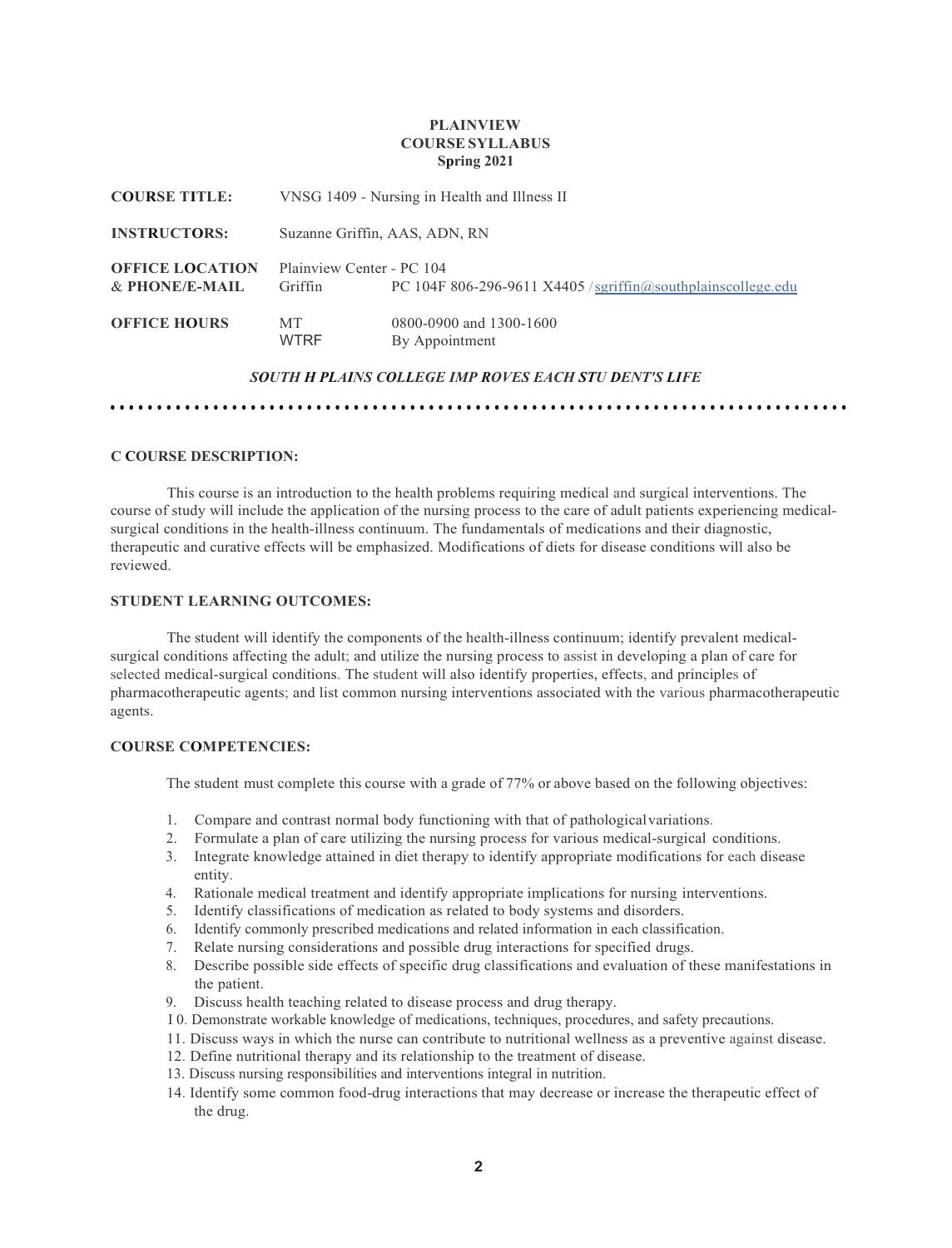#### **ACADEMIC INTEGRITY:**

Refer to the SPC Catalog and the Plainview VNP Student Handbook.

## **SCANS AND FOUNDATION SKILLS:**

C - 1, 2, 3, 4, 5, 6, 7, 8, 9, 10, 11, 12, 13, 14, 15, 16, 17, 18, 19, 20. F - 1, 2, 3, 4, 5, 6, 7, 8, 9, 10, 11, 12, 13, 14, 15, 16, 17, 18, 19, 20.

# **VERIFICATION OF WORKPLACE COMPETENCIES:**

NCLEX-PN Licensure Exam eligibility following successful completion of the one-year vocational nursing program.

# **TEXTBOOKS:**

Williams, Linda S. MSN, RN & Hopper, Paula D., MSN, RN, CNE (2019). Understanding Medical Surgical Nursing, 6<sup>th</sup> Ed., F. A. Davis, Philadelphia

Williams, Linda S. MSN, RN & Hopper, Paula D., MSN, RN, CNE (2019). Student Workbook for Understanding Medical Surgical Nursing. 6<sup>th</sup> Ed., F. A. Davis, Philadelphia

Watkins, Cynthia J. RN, MSN (2018). Pharmacology Clear and Simple 3rd Ed., F. A. Davis Publishers, Philadelphia

Alfaro-Lefevre, Rosalind a, RN, MSN, ANEF (2014) Applying Nursing Process: The Foundation for Clinical Reasoning. 8<sup>th</sup> Ed. Wolters Kluwer Health / Lippincott Williams & Wilkins Publishers,Philadelphia

Vallerand & Sanoski (2021), Davis's Drug Guide for Nurses, 17th Ed. F. A. Davis, Philadelphia

Leek, Valerie I., MSN, RN, CMSRN, PHIC (2018), *Phann Phlash-Pharmacology Flash Cards*, 3<sup>d</sup> F.A. Davis, Philadelphia Ed.,

ATI PN Pharmacology for Nursing

ATI PN Adult Medical SurgicalNursing

ATI PN Nutrition for Nursing Education

Leeuwen, Bladh (2019) Davis's Comprehensive Handbook of Laboratory & Diagnostic Tests with Nursing Implications, 8th Ed., F.A. Davis, Philadelphia

Doenges, M. E., Moorhouse, M. F., & Murr, A. C. (2019). Nurse's Pocket Guide -Diagnoses, Prioritized Interventions, and Rationales, 15<sup>th</sup> Ed., F. A. Davis, Philadelphia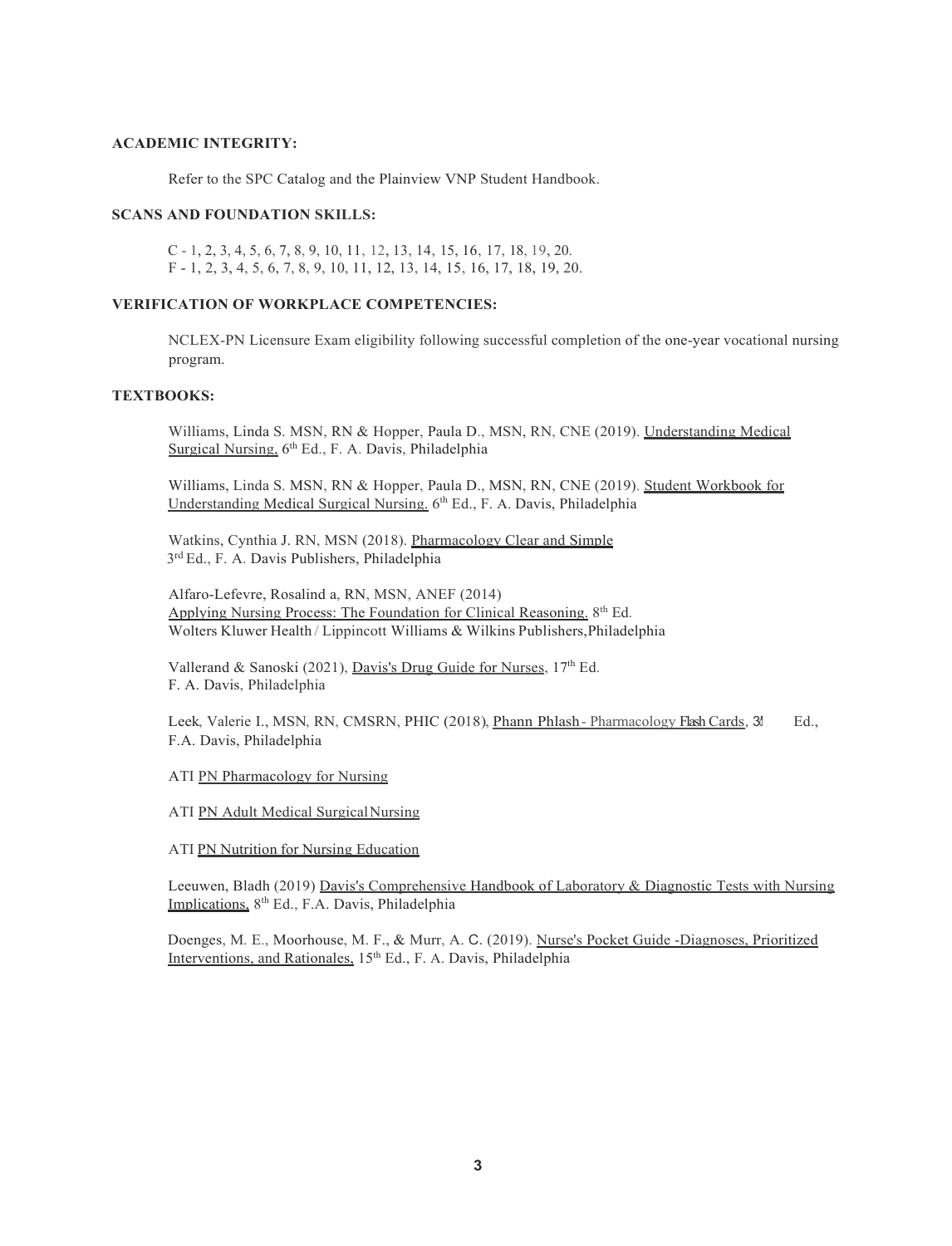## **ATTENDANCE POLICY:**

Refer to the SPC Catalog and the Plainview VNP Student Handbook. This course is a 4-semester hour course with 8 hours allowable absence. If the allowable absences are exceeded, the student will not be able to meet the course objectives and will be dropped from the course. Each 50-minute class session is considered 1 hour. A tardy will be given if the student is absent within the first 15 minutes of a class period. If the student misses more than 15 minutes of any 50-minute session, a one-hour absence will be assigned for that class period. Three tardies will accumulate to count as one hour absence.

# **COURSE REQUIREMENTS:**

- 1. Student is expected to read assigned textbook material and be prepared for class discussion. Audiovisual information is used to assist the student in integration of key components and application of content.
- 2. Participation in group work and completion of all assigned worksheets focusing on application using nursing process approach with theory to allow the student to use the problem-solving approach to total patient care of medical and surgical patients.
- 3. Attention and participation in guest lectures utilizing community resources of medical-surgical expertise.
- 4. Demonstration of appropriate knowledge-based medical/surgical principles in simulated clinical situations utilizing the problem-solving nursing-processapproach.
- 5. Demonstrate continued growth in ability to apply principles of medical-surgical nursing to the clinical situation with adaptation to the individual client needs and understanding of scientific rationales for nursing interventions. This will also be demonstrated in the presentation required with the semester project. Project rubric will be provided by and reviewed with the class by the instructor.
- 6. Development and demonstration of increased skill in integrating database of client assessment with appropriate outcome-based goals and interventions.
- 7. Intermittent review quizzes (announced and unannounced), unit exams (follow class schedule), and a comprehensive final exam will be given. ATI Proctored Assessment Benchmarks (Adult Medical-Surgical Nursing and Pharmacology) will be administered at the end of the course before the final exam. The benchmarks will serve as a guide for topics to review to enhance the student's knowledge base of medical-surgical and pharmacology principles. Each Proctored Exam will be recorded as a unit exam score. See Plainview VNP Student Handbook.
- 8. Follow APA format guidelines for all general assignments.
- 9. Computer assisted instruction (CAI) programs may be assigned for corresponding units of study and will be identified by the instructor. Due dates will be announced in class and these completed programs will be recorded as classwork. ATI Skill Modules utilized in VNSG 1402 and VNSG 1260 may also be assigned and/or the student is encouraged to utilize this valuable resource. ATI PN Adult Medical Surgical Review Module is another resource for student use and assignments may be made and are expected to be completed. As with CAI programs, completed ATI assignments will be recorded as classwork.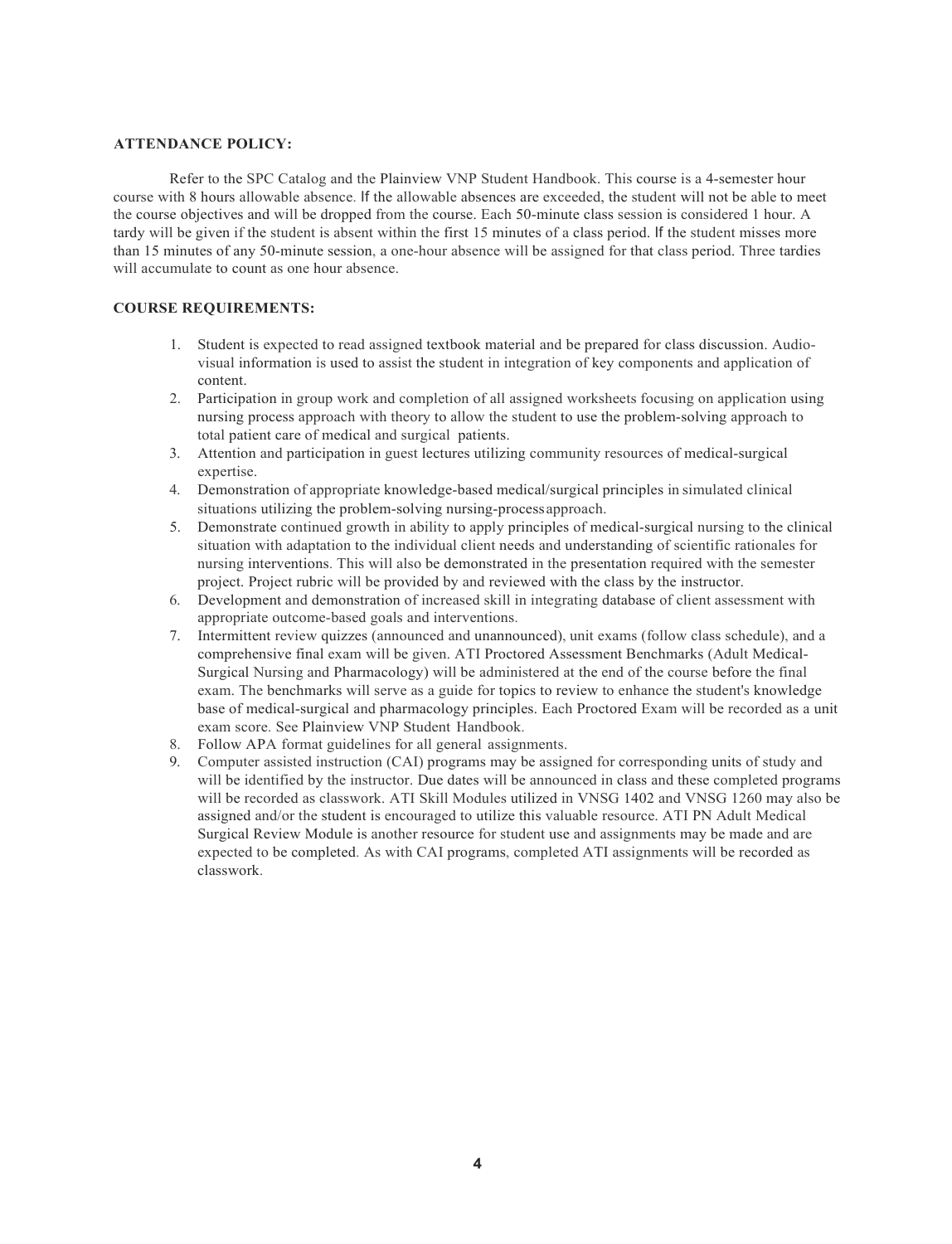#### **OUTCOME SUMMARIES:**

Chapter Learning Outcomes with Key terms will be submitted in writing at the beginning of every class for Pharmacology content. These chapters are identified with an asterisk (\*). **(Begin 1-26-2021 thru 4-27-2021)**

# **OUTCOME SUMMARY FORMAT:** (Black Pen only) - Must be **hand-written. Please use complete sentences with page numbers listed at the end of each outcome. Complete definitions of key terms using your textbook and/or your Taber's Dictionary.**

#### **DIAGNOSES SUMMARIES:**

Summaries will be assigned by instructor throughout each unit of study and will be submitted immediately prior to student initiating scheduled unit exams.The student will be encouraged to utilize all text resources especially Nurse's Pocket Guide: Diagnoses. Prioritized Interventions. and Rationales. *" Aspects of care knowledge"* will include the following areas: Acute care, Collaborative, Community/Home Care, Cultural, Diagnostic Studies, Medications, and Pediatric /Geriatric /Lifespan connections. (The student will choose only one of these for each nursing diagnosis)

## **DIAGNOSES SUMMARY FORMAT:**

- 1. Follow APA format guidelines.
- 2. References should be listed on a separate page and included in the assignment as the last page. Please use the following format in listing resources:
	- a. Author's last name, Author's first name, Text Title, (copyright date), Publisher's name, Publisher 's city
	- b. Internet resources should be reliable and up to date (within 5 years) and cited using retrieval date.
- 3. Initiate the diagnoses summary by providing:

\* the textbook definition of the medical diagnosis **and** nursing diagnosis assigned by instructor. \*provide the textbook *related factors* that are expected to be assessed in the patient with this nursing diagnosis.

\* list three *defining characteristics* **and** three *nursing priorities* associated with this patientsituation.

\* finally, select **and** identify **one** *"aspect of care knowledge e"* area with this nursing diagnosis **and** explain its importance.

# **GRADING:**

| A            | $93 - 100$     |                                    |
|--------------|----------------|------------------------------------|
| $\mathbf{B}$ | 84 - 92        |                                    |
|              | $C = 77* - 83$ | * 2 assing for all nursing courses |
|              | $D = 70-76$    |                                    |
| F            | 69 or below    |                                    |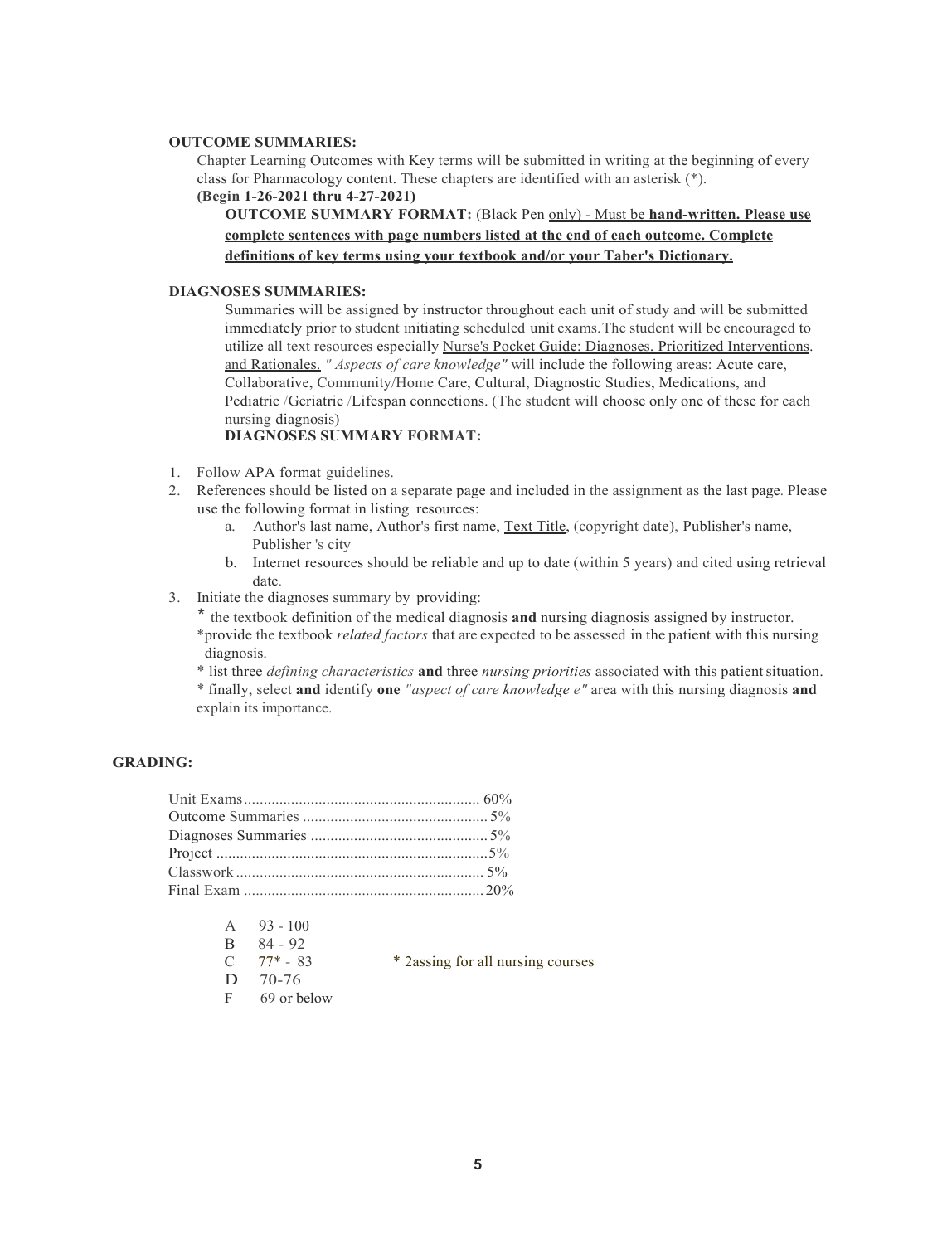# **SCHEDULE OF CLASSES:**

| $1-19-21$     | Course Introduction with Motivation Exercise<br>Syllabus and Reference Review                                                                                                |                                                                                                                                                                                   |  |  |
|---------------|------------------------------------------------------------------------------------------------------------------------------------------------------------------------------|-----------------------------------------------------------------------------------------------------------------------------------------------------------------------------------|--|--|
| $1 - 25 - 21$ | Nursing Process and Critical Thinking Review<br>("Jeopardy" Team Play, & Clinical Connections along with Clinical Orientation)                                               |                                                                                                                                                                                   |  |  |
|               | Pharmacology Connections:                                                                                                                                                    | Chapter 1 History of Pharmacology (A great review)*<br>Chapter 2 Basics of Pharmacology (A great review)*                                                                         |  |  |
|               | <b>ATI</b> Nutrition:<br>ATI Pharmacology:                                                                                                                                   | Chapter 2 Ingestion, Digestion, Absorption, & Metabolism<br>Chapter 1 Pharmacokinetics & Routes of Administration<br>Chapter 5 Adverse Effects, Interactions, & Contraindications |  |  |
| $1 - 26 - 21$ | Lecture Neurologic Nursing Assessment<br>Neurologic Diagnostics<br>Common Care Problems & Nursing Interventions                                                              |                                                                                                                                                                                   |  |  |
|               | Pharmacology Connections:                                                                                                                                                    | Chapter 4 and Appendix $C^*$                                                                                                                                                      |  |  |
| $2 - 1 - 21$  | Lecture Neurologic Disorders                                                                                                                                                 |                                                                                                                                                                                   |  |  |
| $2 - 2 - 21$  | (Ch. 2 & 4)                                                                                                                                                                  | <b>Pharmacology Connections: UNIT EXAM # 1 Basics of Pharmacology &amp; Regulations</b>                                                                                           |  |  |
| $2 - 8 - 21$  | Lecture Neurologic Disorders                                                                                                                                                 |                                                                                                                                                                                   |  |  |
| $2 - 9 - 21$  | Pharmacology Connections:<br>ATI Pharmacology:                                                                                                                               | Chapter 13 Nervous System Medications*<br>Chapter 12 Chronic Neurologic Disorders                                                                                                 |  |  |
| $2 - 15 - 21$ |                                                                                                                                                                              | Movie Presentation "Regarding Henry"                                                                                                                                              |  |  |
| $2 - 16 - 21$ | Pharmacology Connections:                                                                                                                                                    | Chapter 13 continued                                                                                                                                                              |  |  |
| $2 - 22 - 21$ |                                                                                                                                                                              | <b>UNIT EXAM 1 NEUROLOGIC WITH KNOWLEDGE SUMMARY</b>                                                                                                                              |  |  |
| $2 - 23 - 21$ | <b>UNIT EXAM 1 NERVOUS SYSTEM MEDICATIONS</b>                                                                                                                                |                                                                                                                                                                                   |  |  |
| $3 - 1 - 21$  | Lecture Cardiovascular Vocabulary and the Nursing Process Outline<br>Cardiovascular History and Assessment<br>Cardiovascular General Nursing Interventions<br>Happy Homework |                                                                                                                                                                                   |  |  |
| $3 - 2 - 21$  | Pharmacology Connections:<br><b>ATI</b> Nutrition:                                                                                                                           | Chapter 16 Cardiovascular System Medications*<br>Unit 2: Chapter 8 Modified Diets<br>Unit 3: Chapter 12 CV & Hematologic Disorders                                                |  |  |
|               | ATI Pharmacology:                                                                                                                                                            | Begin Review of Unit 4: Chapters 18 - 21                                                                                                                                          |  |  |
| $3 - 8 - 21$  |                                                                                                                                                                              | Lecture Cardiovascular Structure/Function Review<br>EKG Monitoring and Nursing Responsibilities<br>Disorders of the Heart [Arrhythmias, Angina Pectoris, Heart Failure]           |  |  |
|               | Heart Tolerance Activity                                                                                                                                                     |                                                                                                                                                                                   |  |  |
| $3 - 9 - 21$  | Pharmacology Connections:                                                                                                                                                    | Chapter16 continued                                                                                                                                                               |  |  |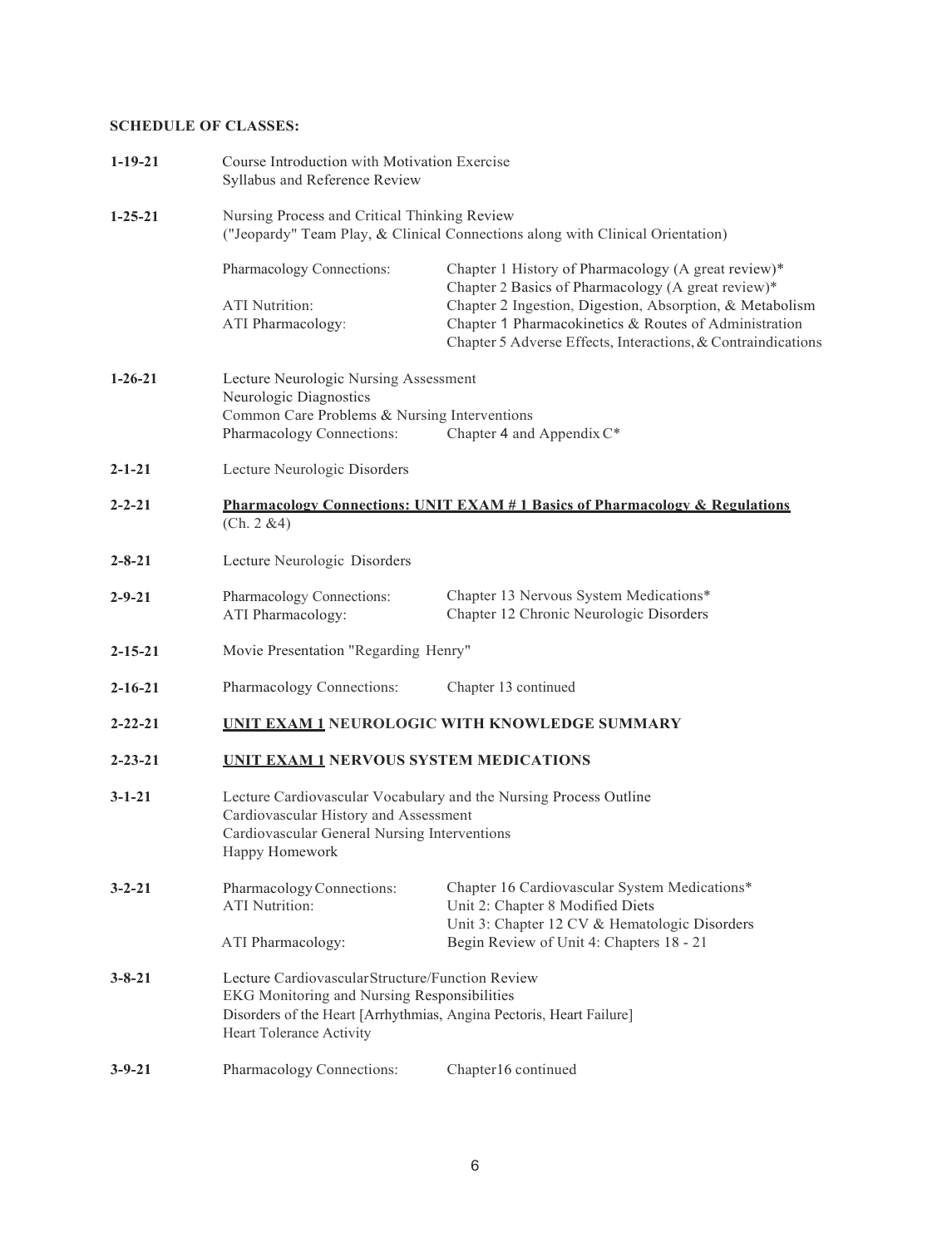| 3-15-21 through 3-19-21 |                                                                                                                                                                 | ********* SPRING BREAK *********                                                                                     |
|-------------------------|-----------------------------------------------------------------------------------------------------------------------------------------------------------------|----------------------------------------------------------------------------------------------------------------------|
| $3 - 22 - 21$           | Lecture Cardiovascular Inflammatory Disorders<br>Arterial Disorders [Hypertension]<br>Blood and Lymphatics                                                      |                                                                                                                      |
| $3 - 23 - 21$           | Pharmacology Connections:                                                                                                                                       | Chapter 16 continued<br>Chapter 17 Immunological System Medications (Anti-<br>Inflammatory) *                        |
|                         | ATI Pharmacology:                                                                                                                                               | Begin Review of Unit 12: Chapters 37 - 39                                                                            |
| $3 - 29 - 21$           |                                                                                                                                                                 | <b>UNIT EXAM 2 CARDIOVASCULAR WITH KNOWLEDGE SUMMARY</b>                                                             |
| $3 - 30 - 21$           | UNIT EXAM2 CARDIOVASCULAR WITH ANTI-                                                                                                                            | <b>INFLAMMATORY MEDICATIONS</b>                                                                                      |
| $4 - 2 - 21$            |                                                                                                                                                                 | **********EASTER HOLIDAY*********                                                                                    |
| $4 - 5 - 21$            | Lecture Respiratory Assessment<br>Normal/Abnormal Breath Sounds (Video) (ATI)<br>Respiratory General Nursing Interventions<br>Respiratory Diagnostics (Handout) |                                                                                                                      |
| $4 - 6 - 21$            | Pharmacology Connections:<br>ATI Pharmacology:                                                                                                                  | Chapter 18 Pulmonary System Medications*<br>Begin Review of Unit 3: Chapters 16 and 17                               |
| $4 - 12 - 21$           | Lecture Non-Infectious & Infectious Respiratory Disorders                                                                                                       |                                                                                                                      |
| $4 - 13 - 21$           | Pharmacology Connections:<br>ATI Pharmacology:                                                                                                                  | Pulmonary Review<br>Pulmonary Review                                                                                 |
| $4 - 19 - 21$           |                                                                                                                                                                 | <b>UNIT EXAM 3 RESPIRATORY WITH KNOWLEDGE SUMMARY</b>                                                                |
| $4 - 20 - 21$           |                                                                                                                                                                 | <b>UNIT EXAM 3 MEDICATIONS AFFECTING THE RESPIRATORY SYSTEM</b>                                                      |
| $4 - 26 - 21$           | Project Sexuality Presentations<br>[Project Grade and UNIT EXAM 4 REPRODUCTIVE Grade)                                                                           |                                                                                                                      |
| $4 - 27 - 21$           | Pharmacology Connections:<br>ATI Pharmacology:                                                                                                                  | Chapter 20 Reproductive & Urinary Systems Medications*<br>Begin Review of Unit 7: Chapter 27 and Unit 12: Chapter 40 |
| $5 - 3 - 21$            | Urology Game Play<br><b>IUNIT EXAM 5 UROLOGIC</b><br>[Take Home - Due Friday, 5-1-20 by 1400]                                                                   | <b>IUNIT EXAM 4 REPRODUCTIVE AND URINARY MEDICATIONS</b>                                                             |
| $5 - 4 - 21$            | Final Exam Review Q & A                                                                                                                                         |                                                                                                                      |
|                         |                                                                                                                                                                 |                                                                                                                      |

**5-12-21 FINAL EXAM**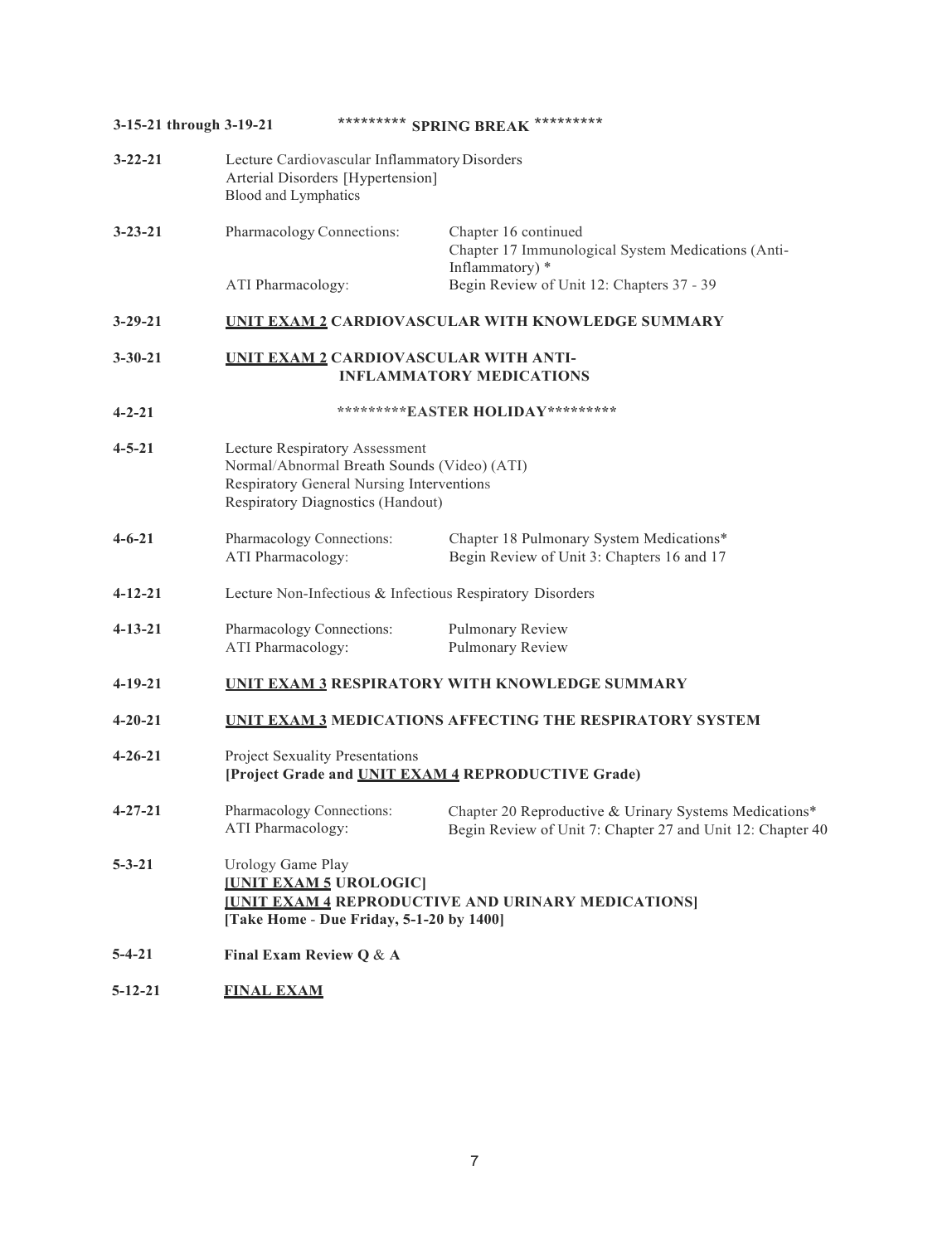# **COURSE OUTLINE:**

## *UNIT I NEUROLOGICAL*

Williams/Hopper: Chapter 47 Neurologic System Function, Assessment, & Therapeutic Measures Chapter 48 Nursing Care of Patients with Central Nervous System Disorders Chapter 49 Nursing Care of Patients with Cerebrovascular Disorders Chapter 50 Nursing Care of Patients with Peripheral Nervous System Disorders Objectives: Upon completion, the student should be able to: 1. Identify four specific ways in which the nurse can contribute to preventing neurologic disorders. 2. Demonstrate a " neurologic check" and describe the basic neurologic nursing assessment. 3. State the appropriate preparation and post-procedural care for patients undergoing lumbar puncture, electroencephalogram, and radiologic studies of the brain and cerebral vessels. 4. . Develop a nursing care plan for the patient who is experiencing an increase in intracranial pressure. 5. Identify appropriate interactions to meet all basic needs of the patient who has suffered a head injury and is unconscious. 6. Develop and implement a comprehensive nursing care plan for a patient who has suffered a cerebrovascular accident. 7. Describe the appropriate nursing actions and observations to be carried out for a patient experiencing a seizure. 8. Discuss areas of teaching needed by the patient newly diagnosed with epilepsy. 9. List appropriate nursing interventions necessary to provide comprehensive care for a patient who has suffered a C-5 spinal cord injury. 10. Compare the pathophysiology, diagnosis, and treatment of Parkinson's disease, multiple sclerosis, Guillain-Barre syndrome, trigeminal neuralgia, and myasthenia gravis. Outline: I. Overview of Anatomy and Physiology II. Assessment of the Neurological System III. Laboratory and Diagnostic Examinations IV. Common Disorders V. Conduction Abnormalities VI. Degenerative Diseases VII. Vascular Problems VIII. Cranial and Peripheral Nerve Disorders IX. Trauma X. Nursing Process for the Patient with a Neurologic Disorder Pharmacology Connections:

## UNIT I **Basics of Pharmacology and Regulations, Nervous System Medications**

Objectives:

- 1. . Understand terminology referring to pharmacokinetics with the emphasis on the drug cycle.
- 2. Discuss the effects of medications cycles and effects on the human body.
- 3. Compare and contrast the usefulness of different drug resources.
- 4. Differentiate between a side effect and an adverse reaction.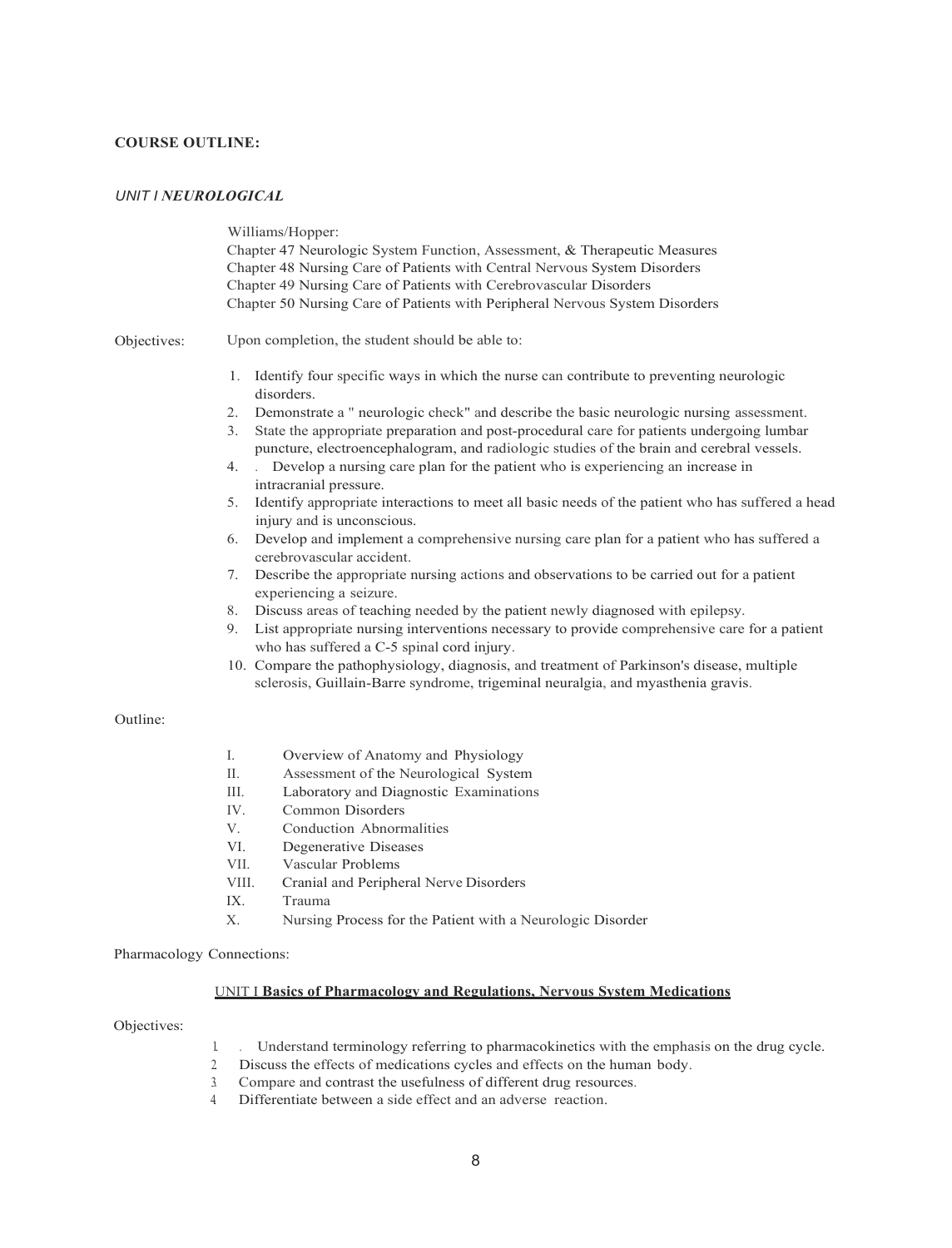- 5. Describe roles of different regulatory agencies such as, OSHA, FDA, DEA and how they refer to patient safety.
- 6. Discuss how drugs are developed.
- 7. Distinguish among brand, generic, and trade names, with teaching patients concerning use of the information.
- 8. Discuss why some medications are controlled more strictly than others.
- 9. Discuss the controlled substance schedule and classification.
- 10. Discuss the role of allied health professionals in recognizing and reporting impaired patients and professionals,
- 11. Identify the central nervous system and the peripheral nervous system.
- 12. Identify four categories of medications used to treat pain and fever.
- 13. Recall at least one category of medication used to treat anxiety,insomnia, sedation, and seizures.
- 14. Identify at least one category of medication used to treat behavioral, emotional, or mood disorders.
- 15. Identify at least one medication used to stabilize mood in bipolar disorder.
- 16. Discuss medications used to treat psychosis and identify other disorders for which these medications are prescribed.
- 17. Recall at least one category of drugs used to treat the dementia and two categories of drugs used to treat Parkinson's disease.
- 18. Compare and contrast the actions of local and general anesthetics.
- 19. . Discuss how alcohol can influence medication use and its effect on the body.

Content outline:

- A. The Medication Cycle
- I. Absorption
- II. Distribution<br>III. Metabolism
- Metabolism
- IV. Excretion
- B. Issues Affecting the Medication Cycle
	- I. Therapeutic levels
	- II. Potency<br>III. Interacti
	- III. Interactions<br>IV. Agonist
	- Agonist
	- V. Synergism
- C. The Importance of Side Effects
	- I. Side Effects
	- II. Adverse Reactions
	- III. Idiosyncratic reactions
- D. Drug resource information
	- I. Comprehensive resources
	- II. Clinically based resources
- E. History of Drug Regulations
	- I. FDA Act of 1906
	- II. Food, Drug and Cosmetic Act of 1938
	- III. Amendments to Food, Drug and Cosmetic Act of 1938<br>IV. FDA
		- FDA
	- V. OSHA<br>VI. DEA
		- $DEA$
- F. Controlled Substance Schedules
	- I. Drug Control
	- II. Controlled Substance management
	- III. Substance Abuse
	- IV. Signs of substance abuse
	- V. Substance abuse with legal issues
- G. Nervous System
- H. Peripheral Nervous System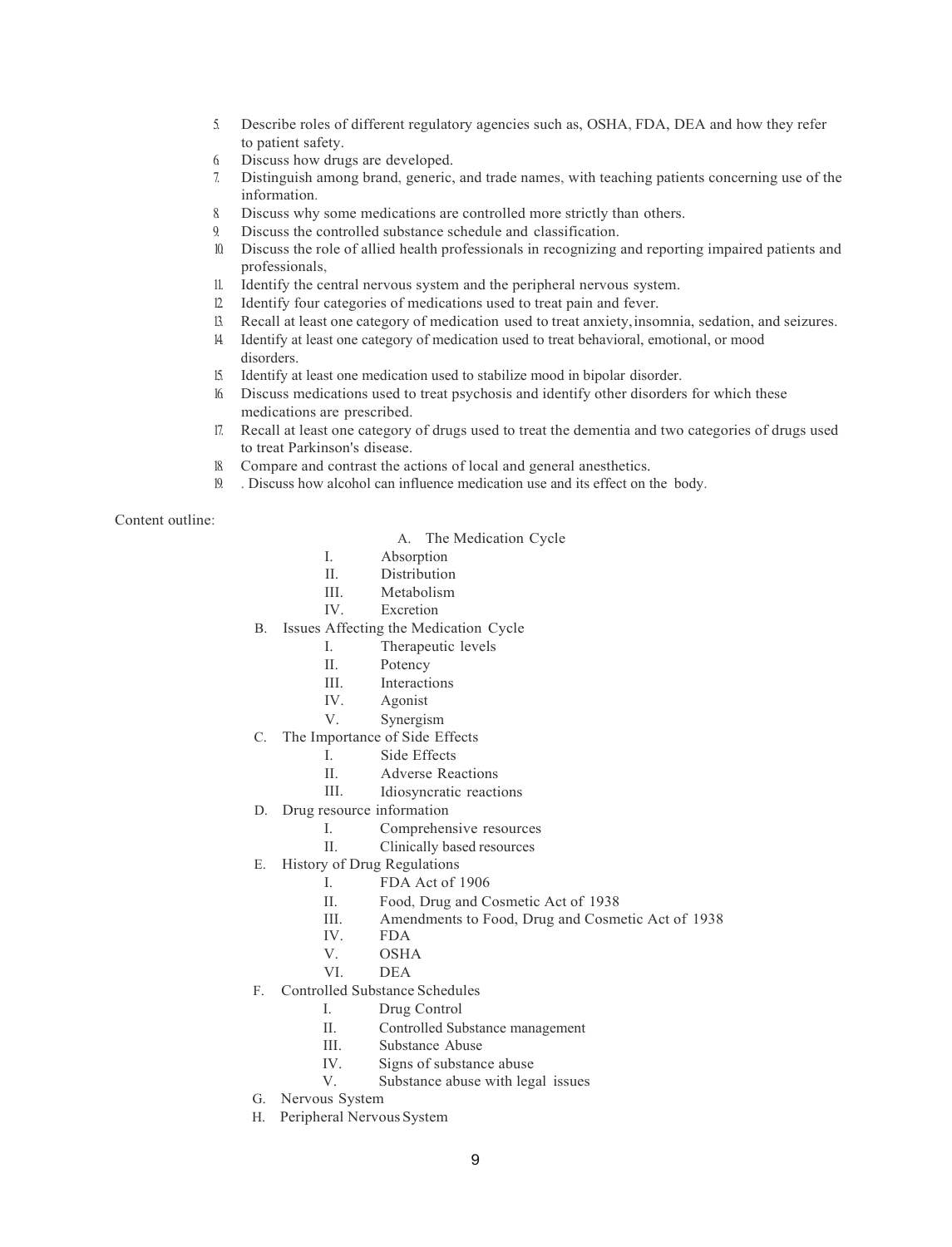- I. Autonomic Nervous System
- J. Cholinergic
- K. Adrenergic
- L. Medications to Control Pain and Fever
- M. Medications to Treat Anxiety, Insomnia, Sedation and Seizures
- N. Medications to Treat Behavioral Disorders
- 0. Medications to Treat Mood Disorders
- P. Medications to TreatPsychoses
- Q. Medications to Treat Degenerative Disorders
- R. Local and General Anesthesia

# *UNIT 2 CARDIOVASCULAR*

Williams/Hopper:

- Chapter 21 Cardiovascular System Function, Assessment, & Therapeutic Measures
- Chapter 22 Nursing Care of Patients with Hypertension
- Chapter 23 Nursing Care of Patients with Valvular, Inflammatory, & Infectious Cardiac or Venous Disorders
- Chapter 24 Nursing Care of Patients with Occlusive Cardiovascular Disorders
- Chapter 25 Nursing Care of Patients with Cardiac Arrhythmias
- Chapter 26 Nursing Care of Patients with Heart Failure
- Chapter 27 Hematologic & Lymphatic System Function, Assessment, & Therapeutic Measures

Chapter 28 Nursing Care of Patients with Hematologic & Lymphatic Disorders

Objectives: Upon completion, the student should be able to:

- 1. Compare the functions of the lymphatic system with those of the blood.
- 2. Identify ways in which the nurse might assist in the prevention of blood and lymphatic disorders, incidence of vascular disease, and development of heart disease.
- 3. List at least five different kinds of information that can be obtained from a complete blood cell count (CBC).
- 4. Describe the diagnostic tests, specific techniques, and procedures for assessment of the vascular system.
- 5. Teach patients about the more common diagnostic tests and procedures used by doctors to diagnose and evaluate heart disease.
- 6. Outline the factors considered when performing nursing assessment of hematological and lymphatic status, vascular status, and to evaluate heart patients.
- 7. Identify three nursing diagnoses and appropriate nursing interventions for a patient with a blood or lymphatic disorder, patients who have common problems of vascular disease, and patients with angina, myocardial infarction, cardiac dysrhythmias, and congestive heart failure.
- 8. Considering the goals of care, write expected outcomes for each of the above chosen nursing diagnoses.
- 9. Describe the pathology and clinical signs and symptoms of anemias, sickle cell disease, leukemia, hemophilia, and Hodgkin ' s disease.
- 10. Describe how hypovolemic shock occurs, ways to prevent it, and measures taken when it occurs.
- 11. Describe the nursing interventions used to prevent infections in patients with leukemia.
- 12. Describe the complications that can occur as a consequence of hypertension.
- 13. Briefly describe the treatment program for mild, moderate, and severe hypertension.
- 14. Develop and implement a teaching plan for a patient who has hypertension.
- 15. List four factors that contribute to peripheral vascular disease.
- 16. Describe the points to be included in the teaching plan for the patient who has experienced thrombophlebitis and has vascular insufficiency.
- 17. List four nursing interventions for the patient undergoing anticoagulant therapy.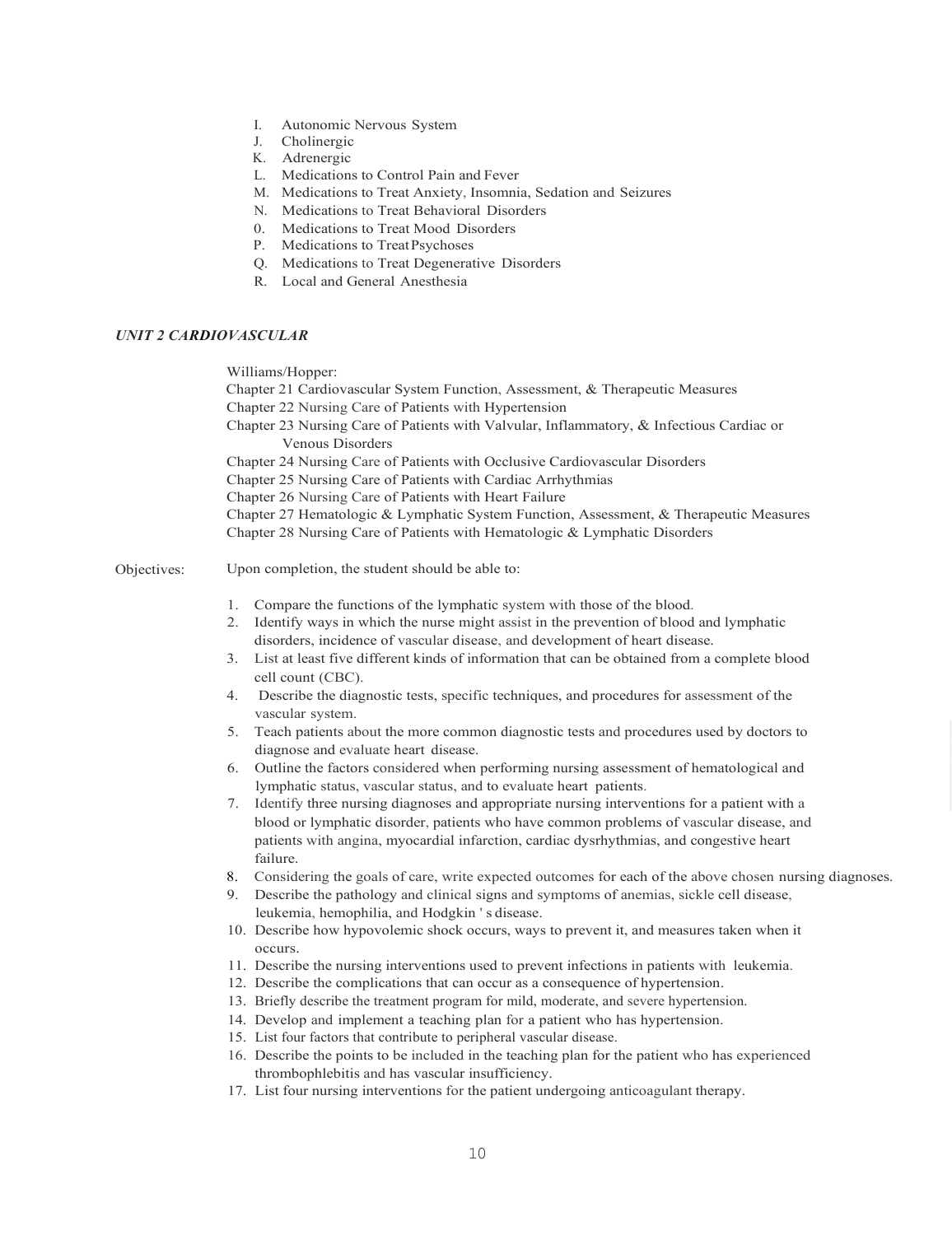- 18. List types of surgery performed for problems of the peripheral vascular system.
- 19. Describe the various ways in which inflammatory disorders contribute to heart problems.
- 20. Compare the signs and symptoms and treatment of mitral stenosis, mitral insufficiency, aortic stenosis, and aortic insufficiency.
- 21. State six nursing responsibilities in the administration of cardiac drugs, dietary control, and oxygen therapy for patients with cardiac disorders.
- 22. Describe pre- and postoperative problems and nursing care for patients undergoing heart surgery.
- 23. Discuss the nurse' s role in caring for elderly patients with heart disorders in the long-term care facility or the home.

# Outline:

- I. Introduction
- II. A & P Review of Hematological and Lymphatic and Cardiovascular Systems
- III. Causes of Hematological and Lymphatic Disorders
- IV. Prevention of Blood Disorders
- V. Causative Factors and Prevention of Vascular Disorders
- VI. Causes of Heart Disorders
- VII. Prevention of Heart Disease
- VIII. Diagnostic Tests and Procedures
- IX. Nursing Assessment of the Hematological, Lymphatic, and Cardiovascular Systems
- X. Disorders of the Hematologic System
- XI. X Disorders of the Lymphatic System
- II. Disorders of the Vascular System
- XIII. Coronary Heart Disease (CHD) or Coronary Artery Disease (CAD)
- XIV. Congestive Heart Failure (CHF)
- xv. Disorders of Heart's Conduction System
- XVI. Inflammatory Diseases of the Heart
- XVII. Cardiac Valve Disorders
- XVIII. Common Therapies for Blood and LymphDisorders
- **XIX.** Common Therapies for Vascular Disorders
- xx. Common Therapies for Heart Disorders
- **XXI.** Community Care
- XXII. Elderly Care and Concerns

Pharmacology and Nutrition Connections:

# UNIT II - **DRUGS AFFECTING THE CARDIOVASCULAR SYSTEM. NUTRITION FOR CARDIOVASCULAR DISORDERS**

Objectives:

- 1. Identify baseline data for comparison and evaluation of drug therapy.
- 2. Describe primary treatment modalities for hyperlipidemia.
- 3. Discuss lifestyle changes that can reduce the risks of hypertensive disease.
- 4. Identify the basic chambers of the heart.
- 5. Discuss myocardial infarctions,strokes and clotting with hypoxia, ischemia, and cyanosis involvement.
- 6. Discuss actions of cardiovascular medications and the action involved.
- 7. and use of anticoagulant drug therapy.
- 8. Describe nursing assessment and patient teaching associated with anticoagulant agents.
- 9. Discuss nursing assessment/ interventions in the use of thrombolytic agents.
- 10. Compare the 2000 calorie menu with the DASH- sodium eating plan.
- 11. Give examples of foods that are limited in heart healthy diets.
- 12. Give examples of foods that are encouraged in a heart healthy diet.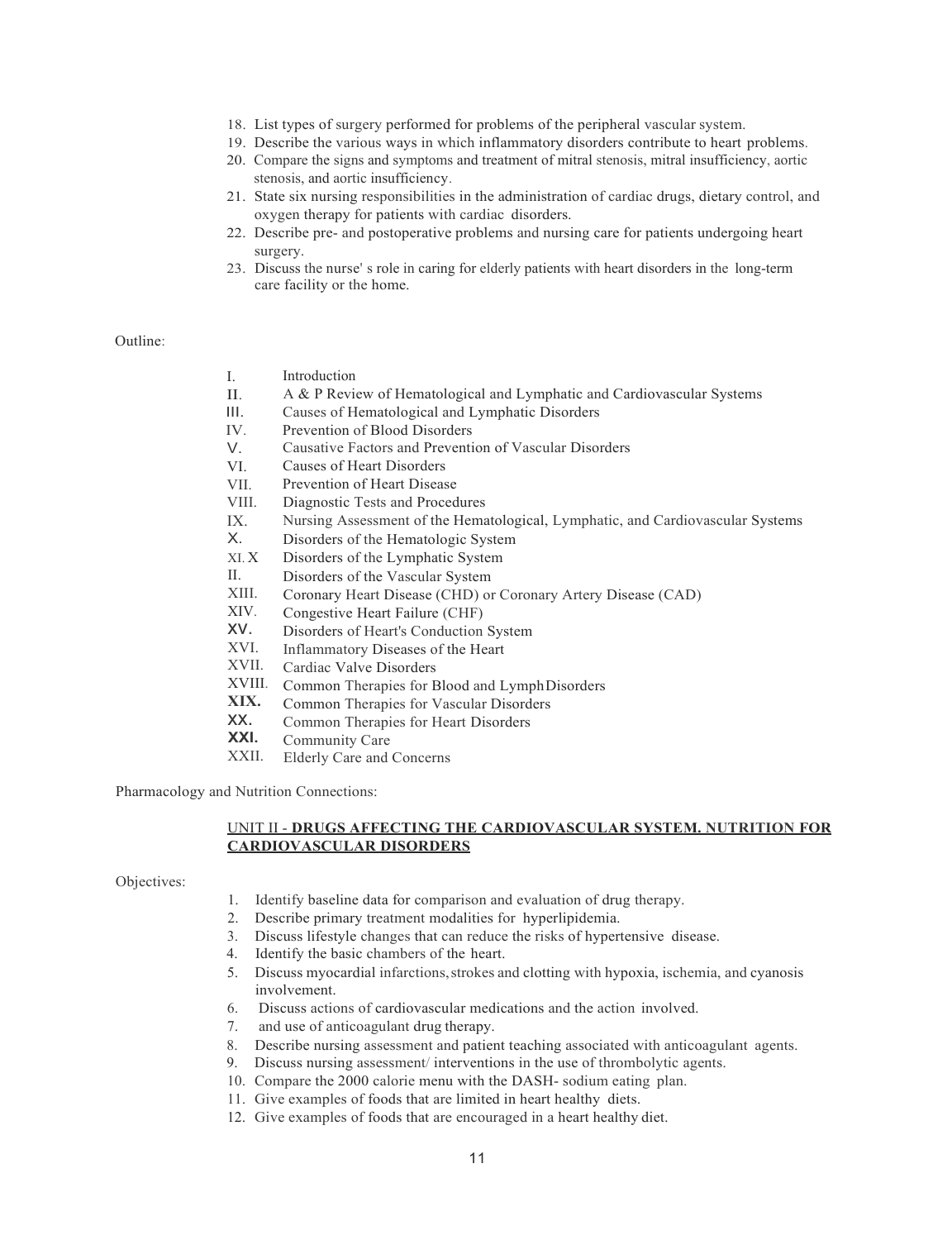#### Content Outline:

- I. Cardiac circulation
- II. Antianginal medications
- III. Anticoagulants
- IV. Antiplatelet
- V. Thrombolytic
- VI. Antifibrinolytics
- VII. Hematopoietic stimulant
- VIII. Ace inhibitors
- IX. Angiotensin receptor blockers
- X. Potassium sparing diuretics
- XI. Loop diuretics.
- XII. Thiazide diuretics
- XIII. Calcium channel blockers
- XIV. Vasodilators
- XV. Cardiac glycosides
- XVI. Dysrhythmias
- XVII. Medications for shock
- XVIII. Medications for Lipid disorders

# *UNIT 3 RESPIRATORY*

Williams /Hopper:

Chapter 29 Respiratory System Function, Assessment, & Therapeutic Measures Chapter 30 Nursing Care of Patients with Upper Respiratory Tract Disorders Chapter 31 Nursing Care of Patients with Lower Respiratory Tract Disorders

Objectives: Upon completion, the student should be able to:

- I. Assess patients with disorders of the sinuses, pharynx, and larynx.
- 2. Describe the pre- and postoperative care for the patient undergoing a tonsillectomy.
- 3. Identify three measures people can take to prevent respiratory disorders.
- 4. Describe the pre- and post-test care for the patient undergoing the following:chest radiograph, bronchoscopy, and pulmonary function testing.
- 5. Describe the procedure for nursing assessment of the respiratory system.
- 6. Compare and contrast commonalities and differences in nursing care for patients with bronchitis, influenza, pneumonia, pleurisy, and empyema.
- 7. Lis t at least three nursing interventions appropriate for care of patients experiencing the following: persistent cough, increased secretions in the respiratory tract, dyspnea, alteration in nutrition and hydration related to respiratory disorders, and fatigue related to hypoxia.
- 8. Complete a nursing care plan, including home care, for a patient with chronic airflow limitation (CAL).
- 9. List four ways a nurse can contribute to prevention and prompt treatment of tuberculosis.
- 10. Describe the specifics of nursing care for the patient who has had thoracic surgery and has chest tubes in place.
- 11. Devise a nursing care plan for the tracheostomy patient on oxygen therapy and on a mechanical ventilator.

Outline:

- I. Overview of Anatomy and Physiology
- II. Assessment of the Respiratory System
- III. Laboratory and Diagnostic Examinations
- IV. Disorders of the Upper Airway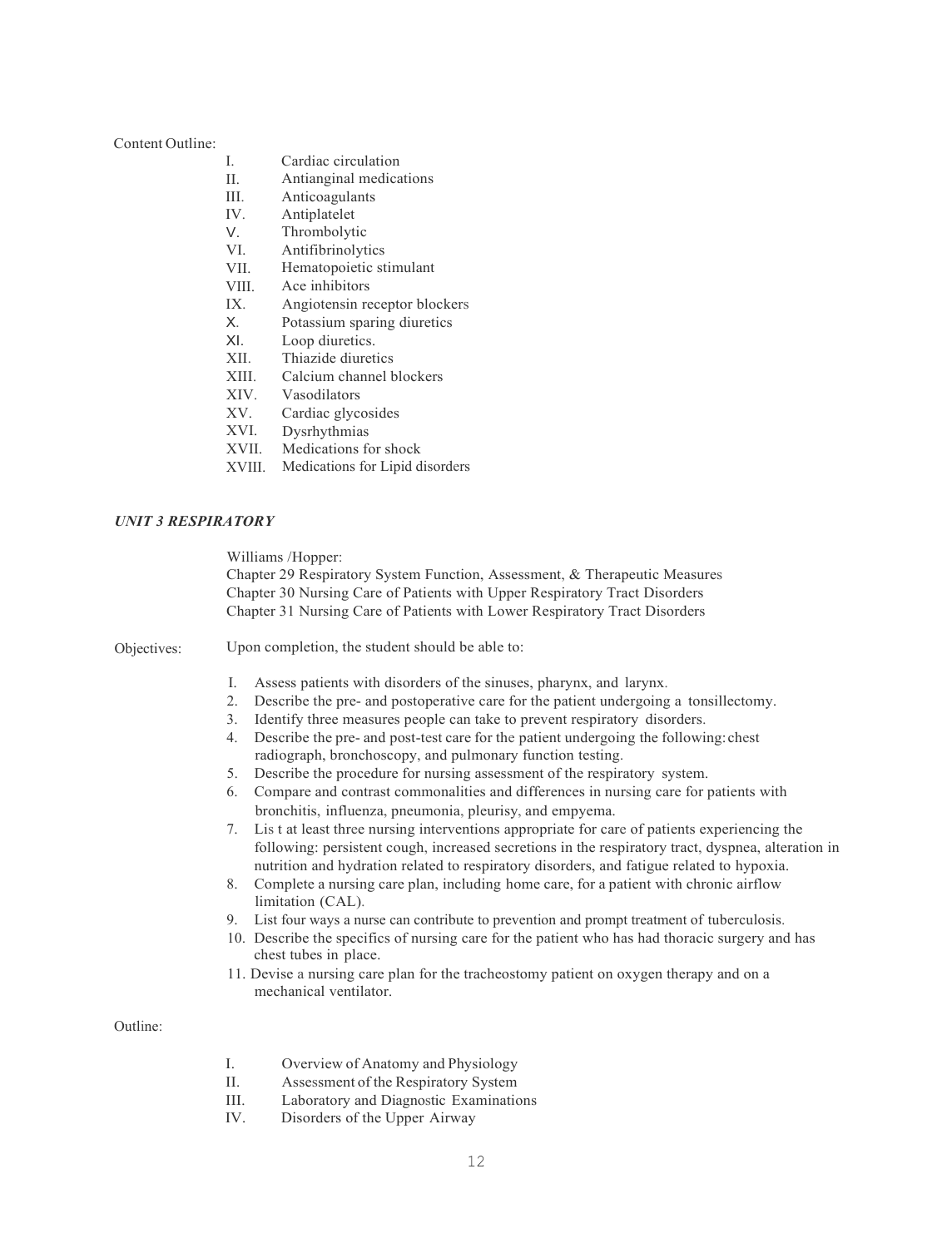- V. Respiratory Infections<br>VI. Disorders of the Lowe
- VI. Disorders of the Lower Airway<br>VII Chronic Obstructive Pulmonary
- Chronic Obstructive Pulmonary Disease
- VIII. Nursing Process for the Patient with a Respiratory Disorder

Pharmacology Connections:

# **UNIT III - Pulmonary System Medications**

#### Objectives:

- I. Describe how the respiratory system functions to exchange oxygen and carbon dioxide.
- 2. Discuss the actions of mast cell stabilizers, bronchodilators, anticholinergics, xanthines, and
- beta-adrenergic agonists used in the treatment of asthma and other respiratory disorders. 3. Describe two medications that may be used to treat viral respiratory illness.
- 4. Compare and contrast antitussive and expectorant medications and when each is appropriate
	- to use.
- 5. Discuss tuberculosis, how it is treated and why its occurrence has increased.

## Content Outline:

- I. The Pulmonary System
	- A. Respiration
	- B. Expiration
	- C. Inspiration
- II. Pulmonary Medications
	- A. Mast Cell Stabilizers
	- B. Expectorants
	- C. Antitussive agents
	- D. Mucolytic agents
	- E. Bronchodilators
	- F. Anti-inflammatory agents/ corticosteroids
	- G. Xanthine's
	- H. Anticholinergics
	- I. Anti-influenza
	- J. Beta-adrenergic
	- K. Smoking Cessation Aids
	- L. Oxygen
	- **M.** Respiratory Stimulants

### *UNIT 4 REPRODUCTIVE*

Williams /Hopper:

Chapter 41 Genitourinary & Reproductive System Function & Assessment Chapter 42 Nursing Care of Women with Reproductive System Disorders Chapter 43 Nursing Care of Male Patients with Genitourinary Disorders Chapter 44 Nursing Care of Patients with Sexually Transmitted Infections \*Project Sexuality\*: Guidelines provided by instructor.

Objectives: Upon completion, the student should be able to:

- 1. Discuss physiology of menstruation and premenstrual tension.
- 2. Discuss theories relating prostaglandins and progesterone to dysmenorrhea.
- 3. Identify those symptoms of menopause that are relieved by treatment with supplementary estrogen therapy.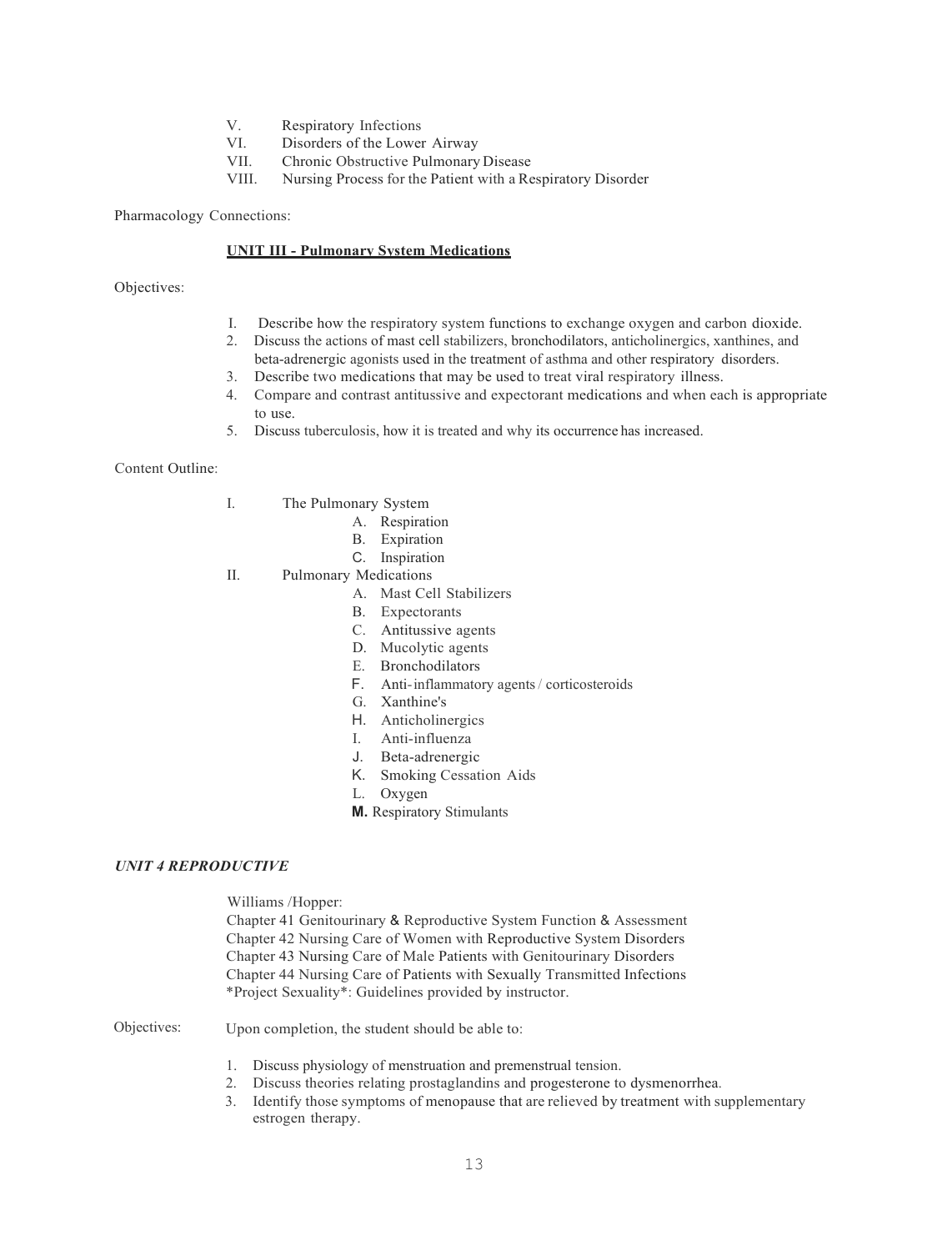- 4. Identify purpose and nursing responsibilities for diagnostic tests related to the reproductive system.
- 5. Discuss treatment of vaginitis.
- 6. Discuss nursing intervention for the patient with an abdominal or vaginal hysterectomy.
- 7. Discuss possible effects of a hysterectomy on the patient's sexual identity and activity.
- 8. Describe the physiologic and psychological care of the mastectomy patient.
- 9. Define surgical prostatectomy; discuss pre- and postoperative nursing care for specific surgical procedures.
- 10. Identify those procedures for prostatectomy that may result in incontinence, impotence, or sterility.
- 11. Discuss the impact of pelvic exenteration on the patient's feeling of self-worth.
- 12. Discuss various sexually transmitted diseases, the symptoms presented by the patient, and the treatment involved in patient care.

Outline:

- I. Introduction of the Reproductive System
- II. Review of Structure and Function of the Reproductive System
- III. Nursing Responsibilities for Diagnostic Tests and Procedures
- IV. Medical and Nursing Assessment and Management of Reproductive Disorders
- Reproductive Diseases and Disorders

Pharmacology Connections:

# **UNIT IV- Reproductive and Urinary System Medications**

Objectives:

- 1. List actions of the reproductive hormones, FSH, LH, and ICSH.
- 2. Describe how contraceptives work.
- 3. Discuss the relation of diuretics to electrolyte imbalances.
- 4.Describe the effects of estrogens, progestin's, agents for cervical ripening, oxytocin, tocolytics, ovulation stimulants, androgens, diuretics, and BPH medications.

Content Outline:

- I. Reproductive System
	- 1. FSH
	- 2. LH
	- 3. ICSH
	- 4. Testosterone
	- 5. Estrogen
	- 6. Progesterone
	- 7. Progestin.
- II. Medications for Disorders related to Hormones and Urinary.
	- 1. Androgens
	- 2. Antispasmodics
	- 3. BPHMedications
	- 4. Cervical ripening
	- 5. ED
	- 6. Estrogens
	- 7. Loop Diuretics
	- 8. Osmotic Diuretics
	- 9. Ovulation Stimulants
	- 10. Oxytocin
	- 11. Potassium sparing Diuretics.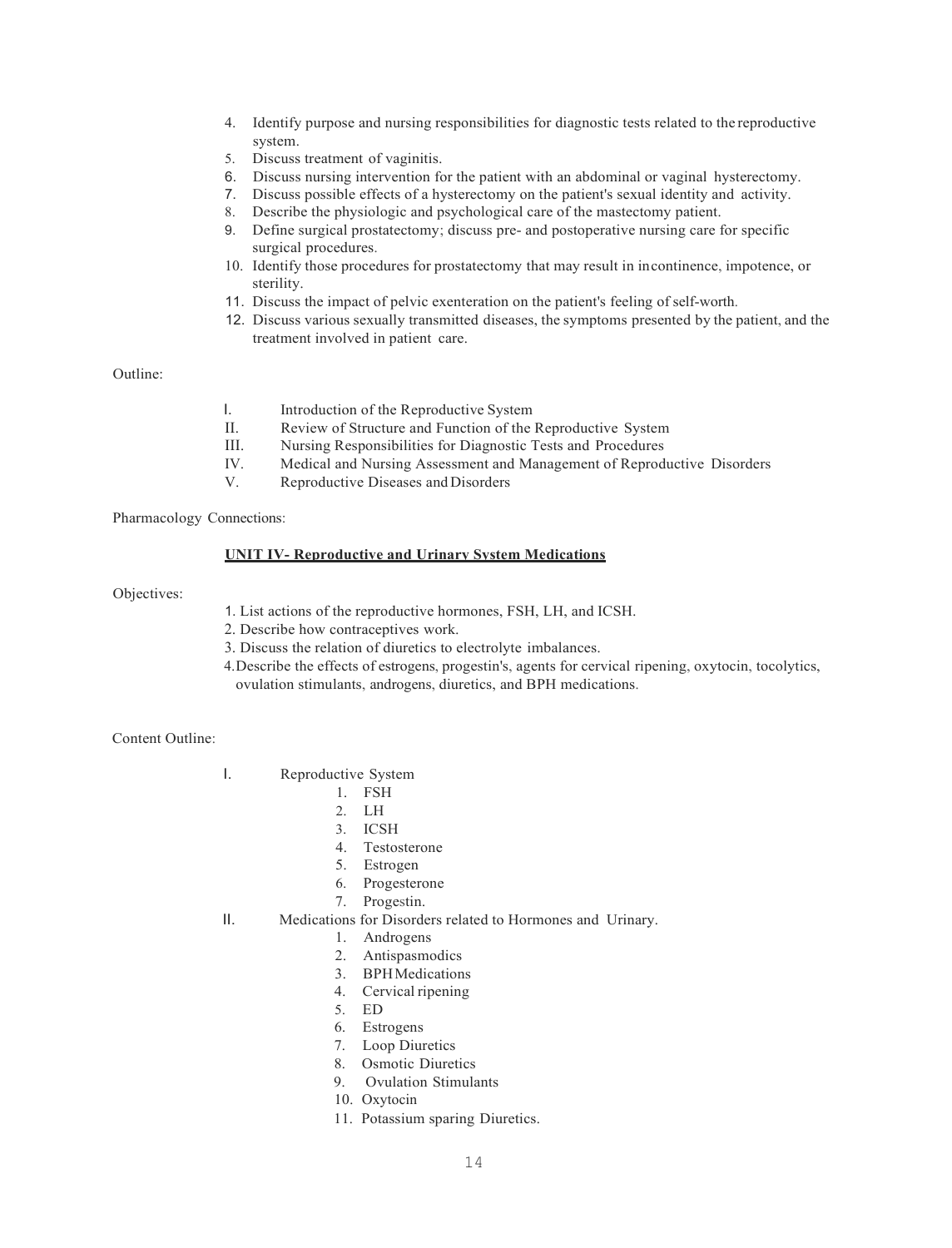- 12. Progestin's
- 13. Thiazide Diuretics

III. The Urinary System

I. Effects of medications on the color of urine

# *UNIT* **5** *UROLOGIC*

Williams /Hopper: Chapter 36 Urinary System Function, Assessment, & Therapeutic Measures Chapter 37 Nursing Care of Patients with Disorders of the Urinary System \*Urology Games\*: Guidelines provided by instructor.

Objectives: Upon completion, the student should be able to:

- 1. Discuss ways in which the nurse can help prevent or remedy urologic disorders.
- 2. Identify nursing responsibilities in the pre- and post-test care of patients having urologic diagnostic studies.
- 3. Describe initial and ongoing nursing assessment of a patient's urologic status.
- 4. List four nursing responsibilities in maintaining urinary flow via an indwelling catheter.
- 5. Describe nursing assessment and interventions for patients with selected urologic inflammatory disorders (e.g., cystitis, urethritis, nephritis, and pyelonephritis.)
- 6. Devise a nursing care plan for the home care patient with renal failure.
- 7. Describe the special needs of patients on long-term hemodialysis.
- 8. List specific nursing responsibilities in the care of patients receiving peritoneal dialysis.
- 9. Discuss the benefits and special problems associated with kidney transplantation.
- 10. Describe the pre- and postoperative nursing care of patients having surgery of the kidney or bladder.

## Outline:

- I. Introduction to Urinary System
- II. Anatomy and Physiology Review of the Urinary System
- III. Causes and Prevention of Urologic Disorders
- IV. Diagnostic Tests and Procedures and Nursing Implications
- V. Nursing Assessment and Management ofRenal Function and Urinary Drainage System
- VI. Nursing Diagnosis
- VII. Inflammatory Disorders of Urinary Tract
- VIII. Obstructions of Urinary Tract
- IX. Cancer of the Bladder<br>X. Cancer of the Kidney
- Cancer of the Kidney
- XI. Common Problems of Urologic Disorders<br>XII Trauma to Kidneys and Ureters
- Trauma to Kidneys and Ureters
- XIII. Trauma to Bladder
- XIV. Common Therapies for Urologic Problems
- XV. Community Care
- XVI. Care for the Elderly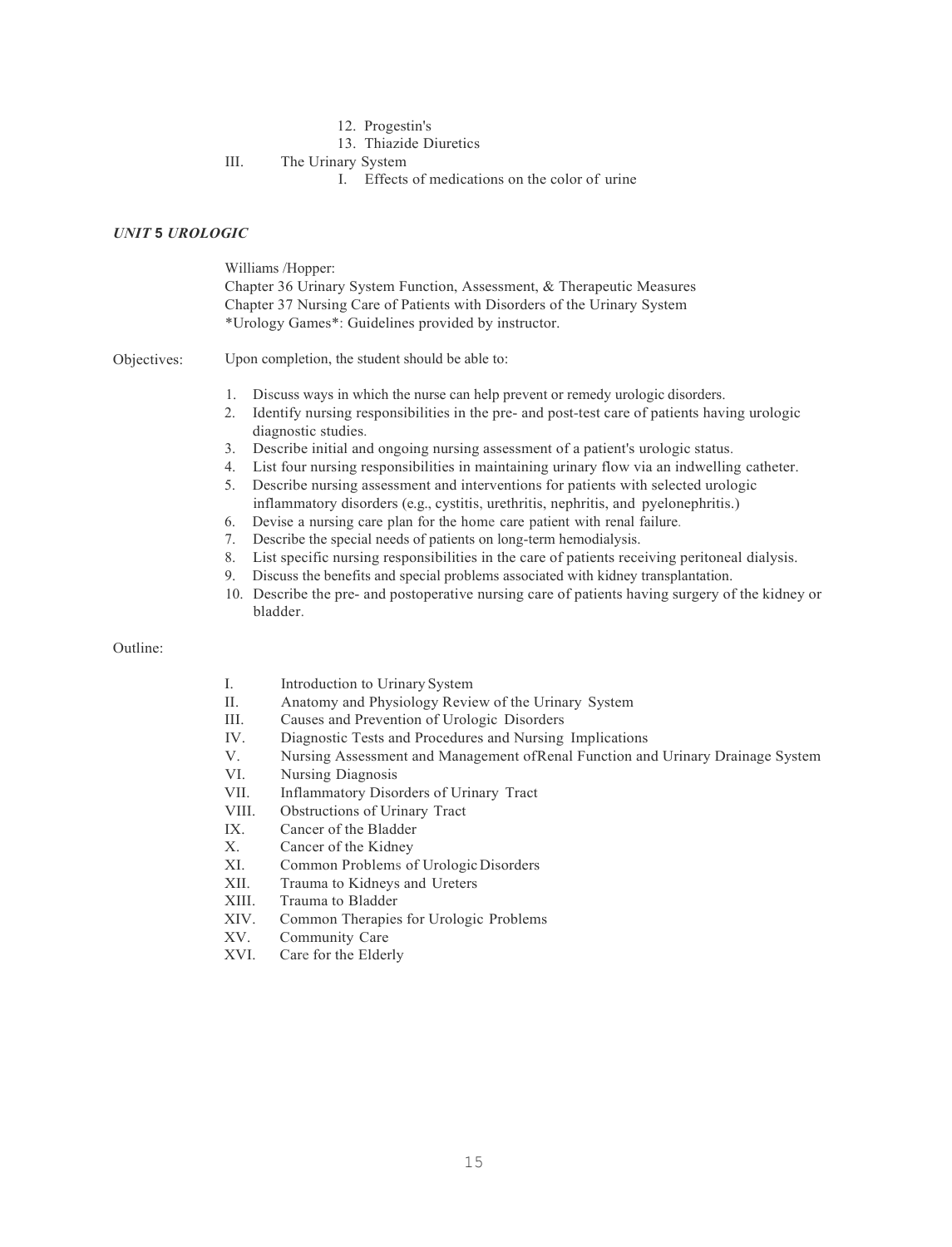Pharmacology Connections:

# **UNIT V** - **DRUGS AFFECTING OTHER BODY SYSTEMS (URINARY SYSTEM)**

Objectives:

- 1. Describe a nursing assessment used to evaluate renal functioning.<br>2. Discuss the action of urinary antimicrobials and associated nursing
- Discuss the action of urinary antimicrobials and associated nursing assessment.
- 3. Develop a health teaching plan for the client with chronic UTI.

# Content Outline:

- I. Urinary tract infection<br>II. Urinary antimicrobial
- II. Urinary antimicrobial agents<br>III. Bladder-active drugs
- Bladder-active drugs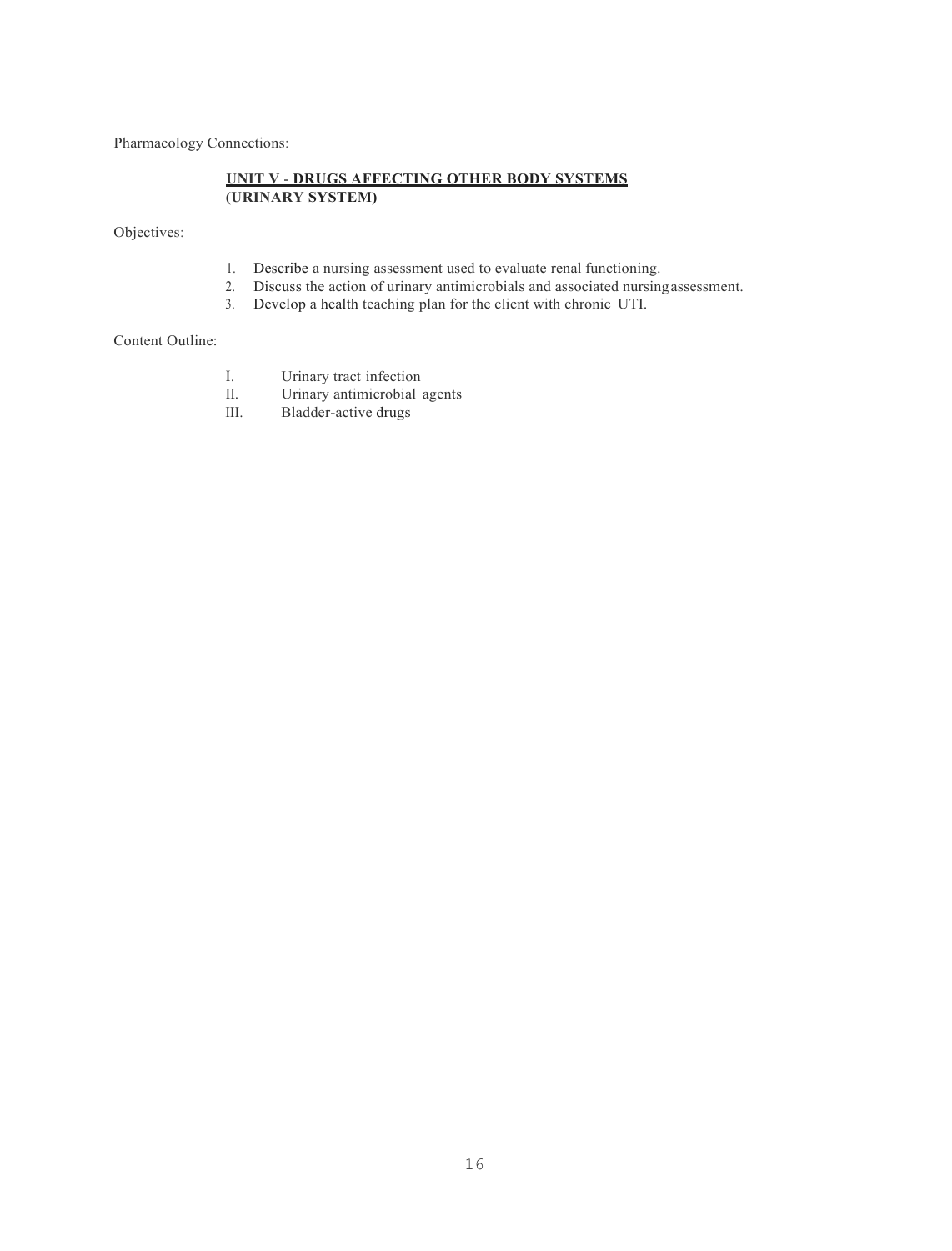# **SCANS COMPETENCIES**

C-1 *TIME* - Selects goals - relevant activities, ranks them, allocates time, prepares, and follows schedules.<br>C-2 *MONEY* - Uses or prepares budgets, makes forecasts, keeps records and adjusts meet objectives.

C-2 *MONEY* - Uses or prepares budgets, makes forecasts, keeps records and adjusts meet objectives.<br>C-3 *MATERIALS & FACILITIES-Acquires*, stores, allocates and uses materials or space efficier

MATERIALS & FACILITIES-Acquires, stores, allocates and uses materials or space efficiently.

C-4 *HUMAN RESOURCES* - Assess skills and distributes work, accordingly,evaluates performances and provides feedback.

# *INFORMATION -Acquires and Uses Information*

- C-5 Acquires and evaluates information. C-
- 6 Organizes and maintains information.
- C-7 Interprets and communicates information.
- C-8 Uses computers to process information.

# *INTERPERSONAL* - *Works with Others*

- C-9 Participates as members of a team and contributes to group effort.
- C-10 Teaches others new skills.

C-11 Serves Clients/Customers -works to satisfy customer's expectations.

C-12 Exercise Leadership - Communicates ideas to justify position, persuades and convinces others responsibility challenges existing procedures and policies.

C-13 Negotiates - works toward agreements involving exchanges of resources; resolves divergent interests.<br>C-14 Works with Diversity - Works well with men and women from diverse backgrounds.

Works with Diversity - Works well with men and women from diverse backgrounds.

# *SYSTEMS* - *Understands Complex Interrelationships*

C-15 Understands Systems - Knows how social, organizational, and technological systems work and operate effectively with them.

C-16 Monitors and Corrects Performance - Distinguishes trends, predicts impacts in system operations.

C-17 Improves Designs Systems - Suggests modifications to existing systems and develops new or alternative systems to improve performance.

# *TECHNOLOGY- Works with a Variety of Technologies*

C-18 Selects Technology - Chooses procedures, tools, or equipment, including computers and related technologies.

C-19 Applies Technology to Task - Understands overall intent and proper procedures for setup and operation of equipment.

C-20 Maintains and Troubleshoots Equipment - Prevents, identifies, or solves problems with equipment.

# **FOUNDATION SKILLS**

## *BASIC SKILLS* - *Reads, Writes, Performs Arithmetic and Mathematical Operations, Listens and Speaks* F-1

Reading - Locates, understands, and interprets written information in prose and in documents such as manuals, graphs and schedules.

F-2 Writing - Communicates thoughts, ideas, information, and messages in writing and creates documents such as letters, directions, manuals, reports, graphs, and flow charts.

F-3 Arithmetic - Performs basic computations; uses numerical concepts such as whole numbers, etc.

F-4 Mathematics - Approaches practical problems by choosing appropriately from a variety of mathematical techniques.

F-6 Speaking - Organizes ideas and communicates orally.

# *THINKING SKILLS* - *Thinks Creatively, Makes Decisions, Solves Problems, Visualizes and Knows How to Learn and Reason*

F-7 Creative Thinking - Generates new ide as.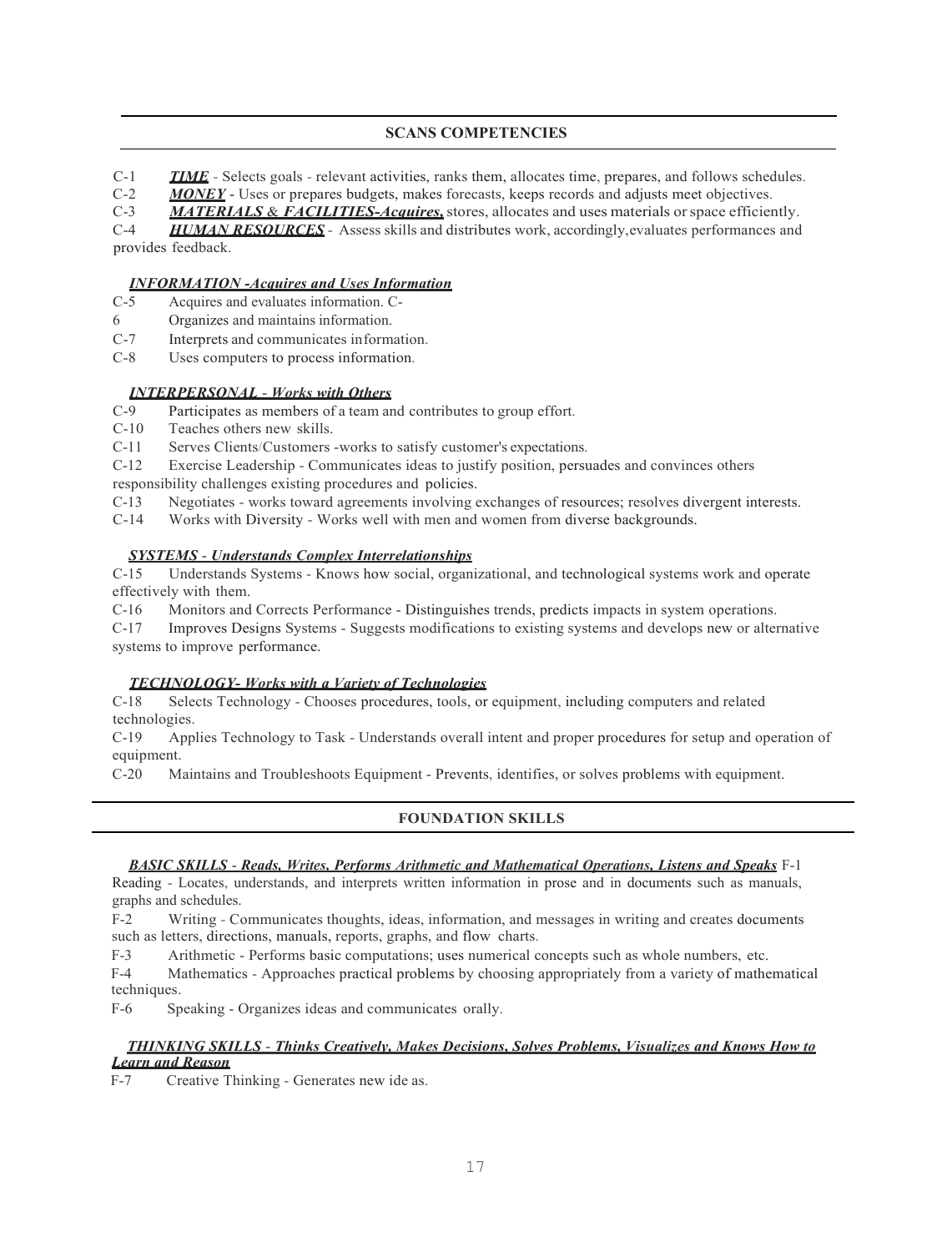F-8 Decision Making - Specifies goals and constraints, generates alternatives, considers risks, evaluates, and chooses best alternative.

F-9 Problem Solving - Recognizes problems, devises, and implements plan of action.<br>F-10 Seeing Things in the Mind's Eve - Organizes and processes symbols, pictures, gra

Seeing Things in the Mind's Eye - Organizes and processes symbols, pictures, graphs, objects, and other information.

F-11 Knowing How to Learn - Uses efficient learning techniques to acquire and apply new knowledge and skills.<br>F-12

Reasoning - Discovers a rule or principle underlying the relationship between two or more objects and applies it when solving a problem.

# *PERSONAL QUALITIES* **-** *Displays Responsibility, Self-Esteem, Sociability, Self-Management, Integrity and Honesty*

F-13 F Responsibility - Exerts a high level of effort and perseveres toward goal attainment.

- -14 Self-Esteem - Believes in own self-worth and maintains a positive view of self.
- F-15 Sociability - Demonstrates understanding, friendliness, adaptability, empathy, and politeness in group
- F-16 settings.
- F-17 Self-Management - Assesses self-accuracy, sets personal goals, monitors progress, and exhibits self-control. Integrity *I* Honesty - Chooses ethical courses of action.

## **SCANS FOUNDATION AND COMPETENCY SKILLS (by course)**

|                |           | Foundations; (F) Competencies: (C)                                                   |       |                                      |
|----------------|-----------|--------------------------------------------------------------------------------------|-------|--------------------------------------|
| ECON 230:      |           | 1, 2, 3, 4, 5, 8, 9, 10, 11, 12, 17                                                  | 2, 15 |                                      |
| ENGL 1301      | 1302      | 1, 2, 5, 7, 8, 9, 11, 12, 13, 15, 16, 17<br>1, 2, 5, 7, 8, 9, 11, 12, 13, 15, 16, 17 |       | 5, 6, 7, 8<br>5,6, 7                 |
|                |           | GOVT 2301 1, 2, 10, 11, 12, 17                                                       | 15    |                                      |
|                |           | HIST 1302 1, 2, 5, 10, 11, 12, 17                                                    | 15    |                                      |
|                | MATH 1314 | 3, 4, 9, 10, 11, 12                                                                  |       |                                      |
|                |           | PSYC 2301 1, 2, 10, 11, 12, 15, 16, 17                                               | 4, 14 |                                      |
| READ           |           | 1314 1, 2, 5, 7, 8, 9, 10, 11, 12, 15, 17                                            |       | 1, 5, 6, 7, 8, 9, 10, 12, 13, 14, 15 |
| <b>SPCH</b>    | 1321      | 2, 4, 5, 6, 7, 8, 9, 10, 13, 14                                                      |       | 1, 5, 6, 7, 14                       |
| <sub>SOC</sub> |           | 1301 1, 2, 5, 8, 9, 10, 11, 12, 15, 16, 17                                           |       | 4, 14                                |
| PHYS           |           | $1315$ 1, 2, 4, 10, 11, 12                                                           |       |                                      |
|                |           |                                                                                      |       |                                      |

| <b>Example for PSYC: Scans:</b> | <b>Foundation Skills:</b> | 1, 2, 10, 11 |  |
|---------------------------------|---------------------------|--------------|--|
|                                 | Competencies:             | 4, 13        |  |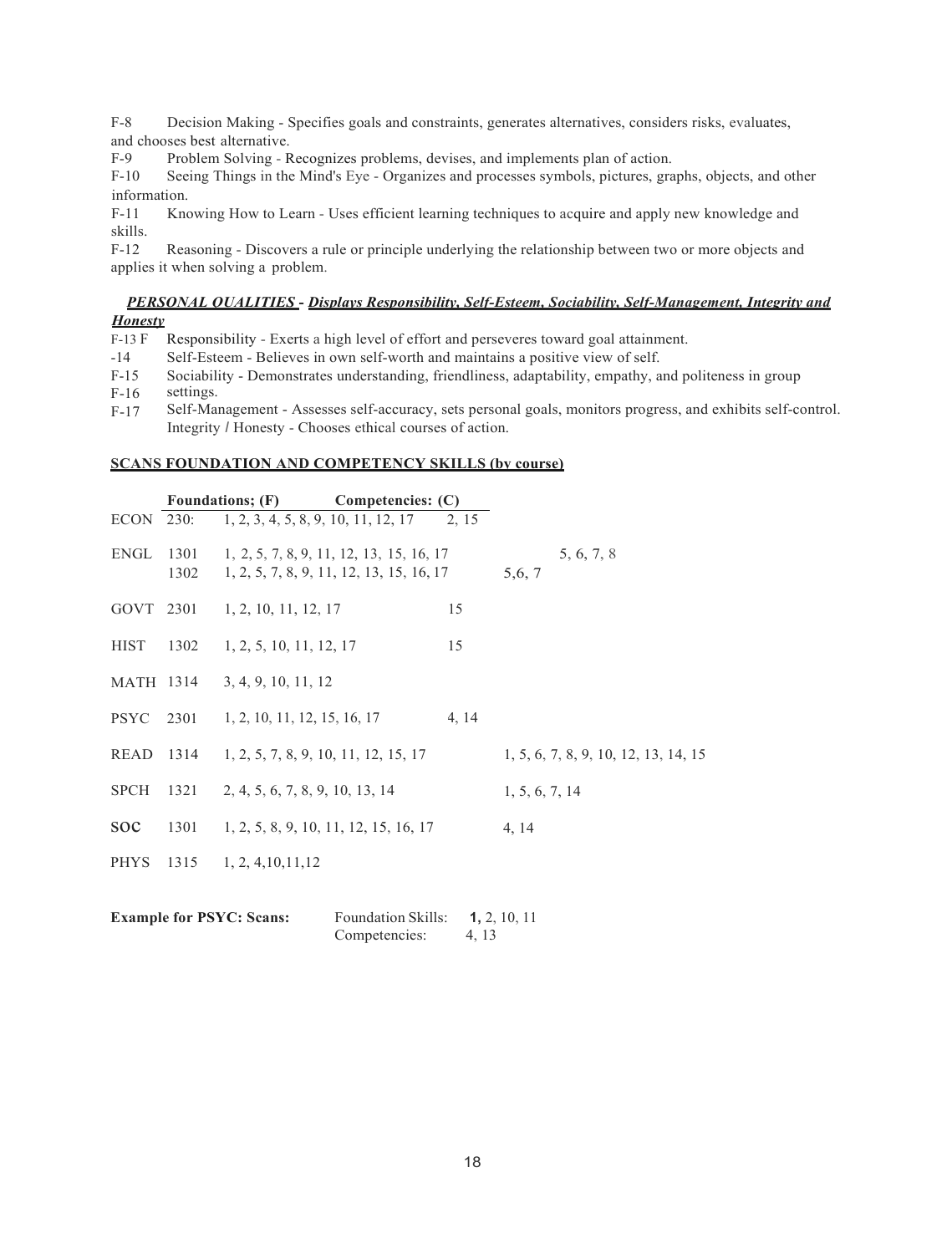# **4.1.1 Syllabus Statements**

#### **4.1.1.1. Diversity Statement**

In this class, the teacher will establish and support an environment that values and nurtures individual and group differences and encourages engagement and interaction. Understanding and respecting multiple experiences and perspectives will serve to challenge and stimulate all of us to learn about others, about the larger world and about ourselves. By promoting diversity and intellectual exchange, we will not only mirror society as it is, but also model society as it should and can be.

## **4.1.1.2. Disabilities Statement (updated 6/ 2019}**

Any students who, because of a disability, may require special arrangements in order to meet the course requirements should contact the instructor as soon as possible to make and necessary arrangements. Students must present appropriate verification from the SPC Disability Service Office during the instructor's office hours. Please note that instructors are not allowed to provide classroom accommodations until appropriate verification from the SPC Disability Service Office has been provided. For more information, you may contact the Disability Services Office (located in the Health & Wellness Center) at 806-716-2529 or visit htt p:// www.southplainscollege.edu/health/disabilityservices.php.

#### **4.1.1.4 Title IX Pregnancy Accommodations Statement (updated 6/2019}**

If you are pregnant, or have given birth been within six months, under Title IX you have a right to reasonable accommodations to help continue your education. Students who wish to request accommodations must contact the Health and Wellness Center at 806-716-2529to initiate the process.

#### **4.1.1.5 OPTIONAL STATEMENT - Campus Concealed Carry Statement**

Texas Senate Bill - 11 (Government Code 411.2031, et al.) authorizes the carrying of a concealed handgun in South Plains College buildings only by persons who have been issue d and are in possession of a Texas License to Carry a Handgun. Qualified law enforcement officers or those who are otherwise authorized to carry a concealed handgun in the State of Texas are also permitted to do so. Pursuant to Penal Code (PC) 46.035 and South Plains College policy, license holders may not carry a concealed handgun in restricted locations. For a list of locations and Frequently Asked Questions, please refer to the Campus Carry page at https://[www.southplainscollege.edu/campuscarry.php](http://www.southplainscollege.edu/campuscarry.php)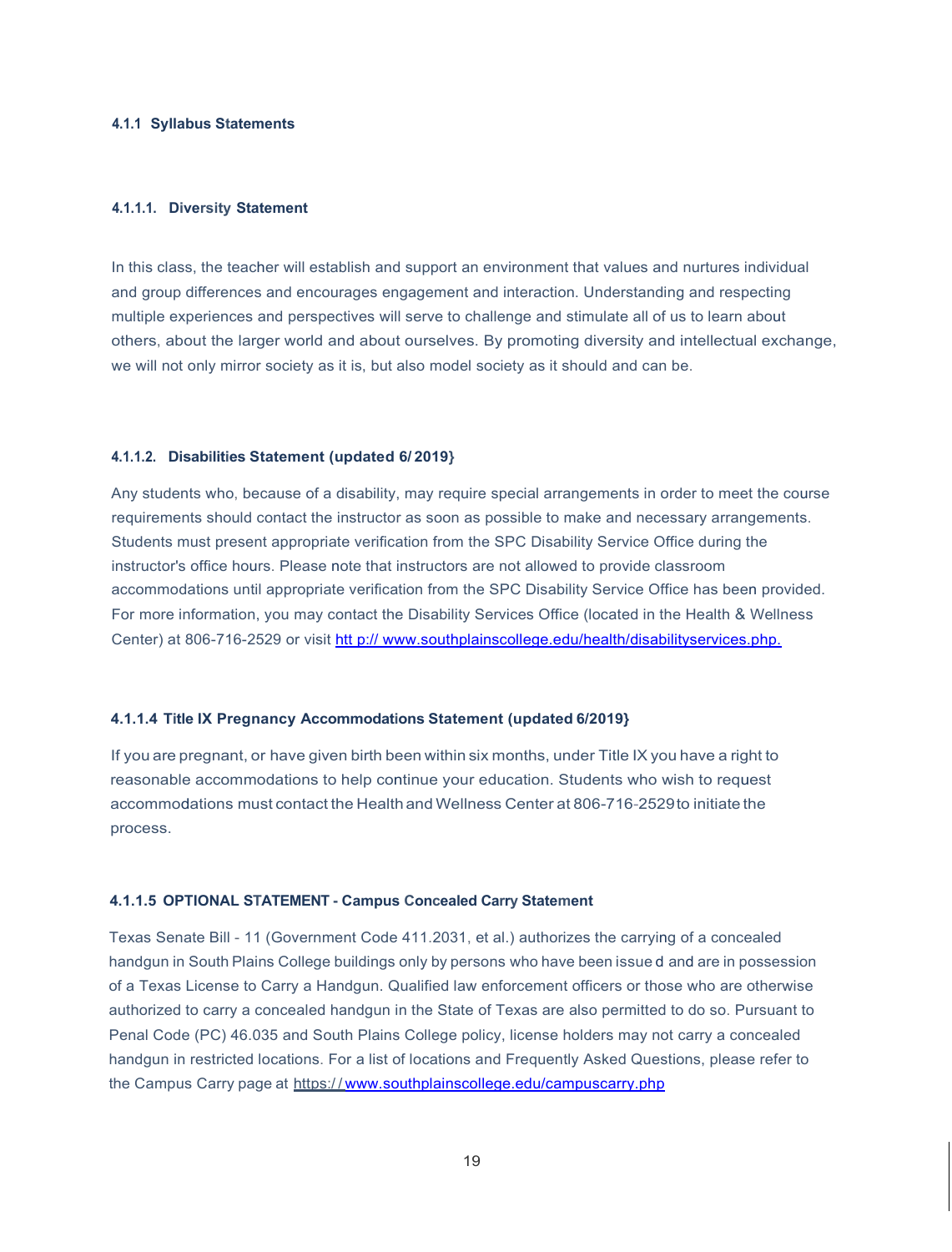Pursuant to PC 46.035, the open carrying of handguns is prohibited on all South Plains College campuses. Report violations to the College Police Department at 806-716-2396 or 9-1-1.

## **Face Covering Course Syllabus Statement - Rev. 1/4/2021**

The following statement will be placed in all Face-to -Face and Flex -Course syllabi:

It is the policy of South Plains College for the Spring 2021 semester that as a condition of on-campus enrollment, all students are required to engage in safe behaviors to avoid the spread of COVID-19 in the SPC comm unity. Such behaviors specifically include the requirement that all students properly wear CDC-compliant face coverings while in SPC buildings including in classrooms, labs, hallways, and restrooms. Failure to comply with this policy may result in dismissal from the current class session. If the student refuses to leave the classroom or lab after being dismissed, the student may be referred to the Dean of Student s on the Levelland campus or the Dean/Director of external centers for Student Code of Conduct Violation. Students who believe they have been exposed or may be COVID-19 positive, must contact Health Services, DeEtte Edens, BSN, RN at (806) 716-2376 or dedens@southplainscollege.edu.